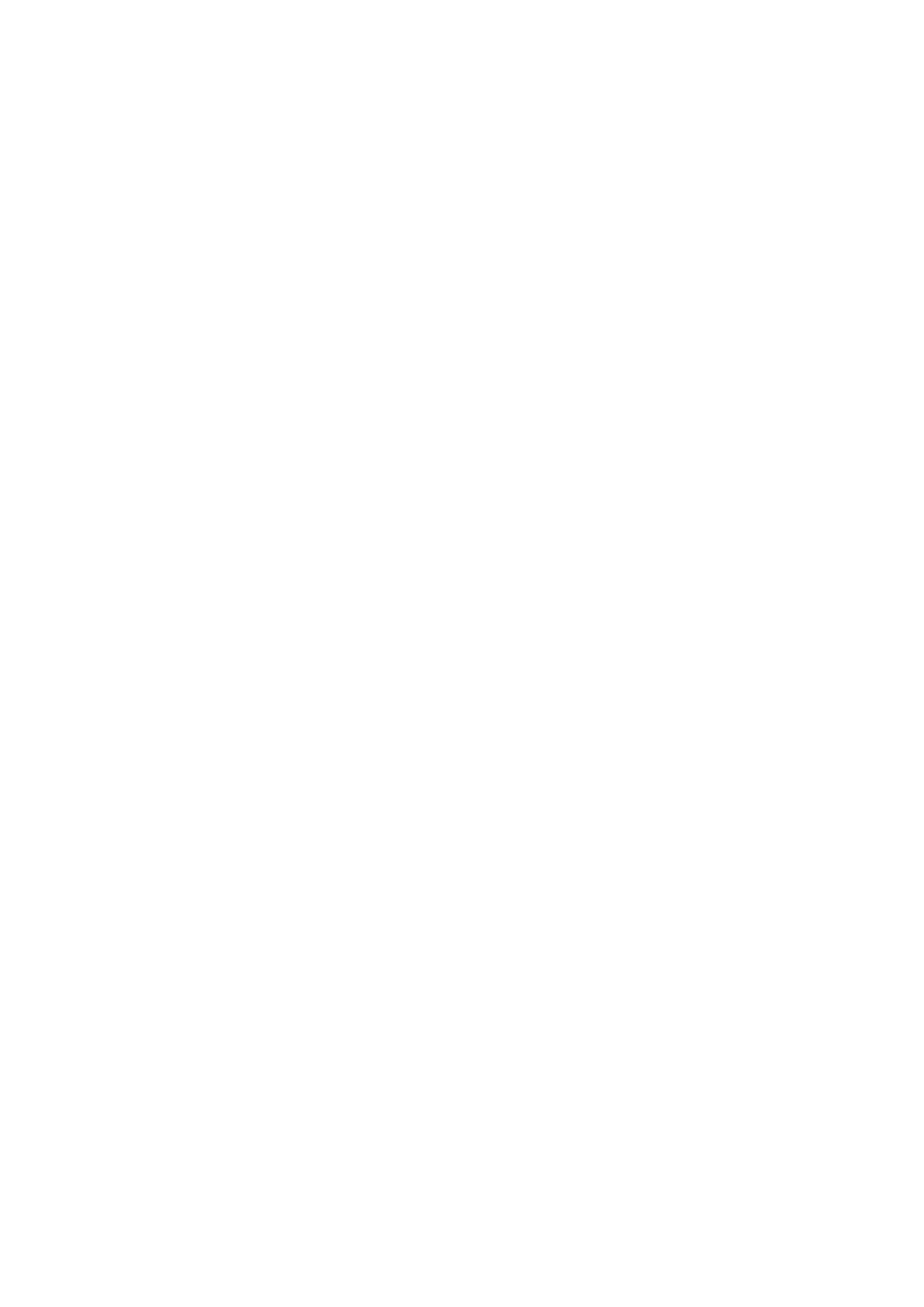## **Identification of somatic mosaicism in the blood and uninvolved margin in breast cancer patients**

*Kancherla Reddy Prakash* 

| Supervisor:                  | Tomas Linder, Swedish University of Agricultural Sciences,<br>Department of Microbiology                              |
|------------------------------|-----------------------------------------------------------------------------------------------------------------------|
| <b>Assistant Supervisor:</b> | Jan P. Dumanski, Uppsala University,<br>Department of Immunology, Genetics and Pathology, Rudbeck<br>Laboratory       |
|                              | Hamid Reza Razzaghian, Uppsala University,<br>Department of Immunology, Genetics and Pathology, Rudbeck<br>Laboratory |
|                              | Lars Forsberg, Uppsala University,<br>Department of Immunology, Genetics and Pathology, Rudbeck<br>Laboratory         |
| Examiner:                    | Volkmar Passoth, Swedish University of Agricultural Sciences,<br>Department of Microbiology                           |

**Credits:** 30 hec **Level:** Second cycle, A1E **Course title:** Independent project in Biology D **Course code:** EX0564 **Programme/education:** Biotechnology

**Place of publication: Uppsala Year of publication:** 2011 **Title of series: no:** ISRN: SLU-MIKRO-EX - 11/15-SE: 2011:15 **ISSN:** 1101-8151 **Online publication:** http://stud.epsilon.slu.se

**Key Words:** Breast cancer, uninvolved margin, somatic mosaicism and illumina genotyping



Swedish University of Agricultural Sciences The Faculty of Natural Resources and Agricultural Sciences Uppsala BioCenter Department of Microbiology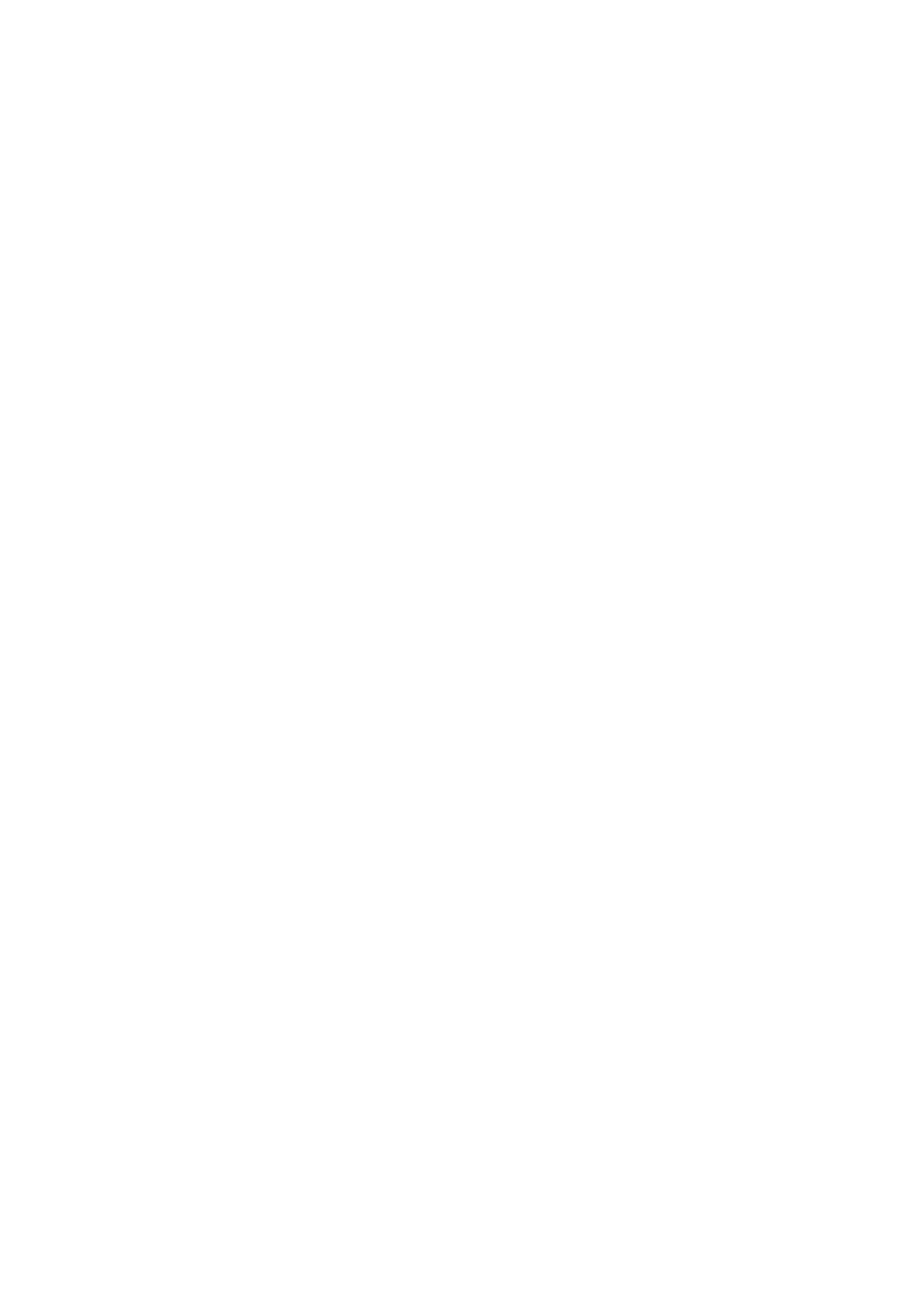# **ABSTRACT**

Somatic mosaicism is the presence of genetically diverse lineage of somatic cells within an organism even though deriving from a single zygote. Mosaicism is known to occur in many diseases. Breast cancer is the second most cause of deaths in woman caused by malignant tumor. Breast cancer was a common malignancy and main cause of morbidity and disease related mortality among women. By studying the genetic profiles of the cells surrounding the primary tumor and blood of same patient may reveal the cause of tumor cells. The purpose of this study was to identify the presence of somatic mosaicism in healthy uninvolved margin of breast tissue surrounding the primary tumor and blood of breast cancer patient by using Illumina 1M BeadChip and Nimblegen 720K array.

So far, all long and very rigorous research explains only 10% of the breast cancer. This indicates the complexity of cancer and the factors responsible for the development of tumor in healthy tissues. Results from whole genome genotyping by Illumina 1M beadchip of blood and cells surrounding the primary tumor of same patient indicate the presence of somatic mosaicism in chromosome 6, 8 and 18 of ML36B (uninvolved margin), ML36A2 and ML36A3 (primary tumor) which was confirmed by genotyping with Nimblegen 720K microarrays. Genotyping also showed the presence of genomic imbalance in genetic makeup of the healthy tissue surrounding the primary tumor.

It is to be likely that rate of discovery of somatic mosaicism in the small proportion of studies cells might continue to accelerate the studies on genetic heterogeneity of breast malignancies. As well as studies by comparing the genetic profiles of tumours and tissue surrounding the primary tumour may lead to identify the genomic aberrations in context to cancer progression.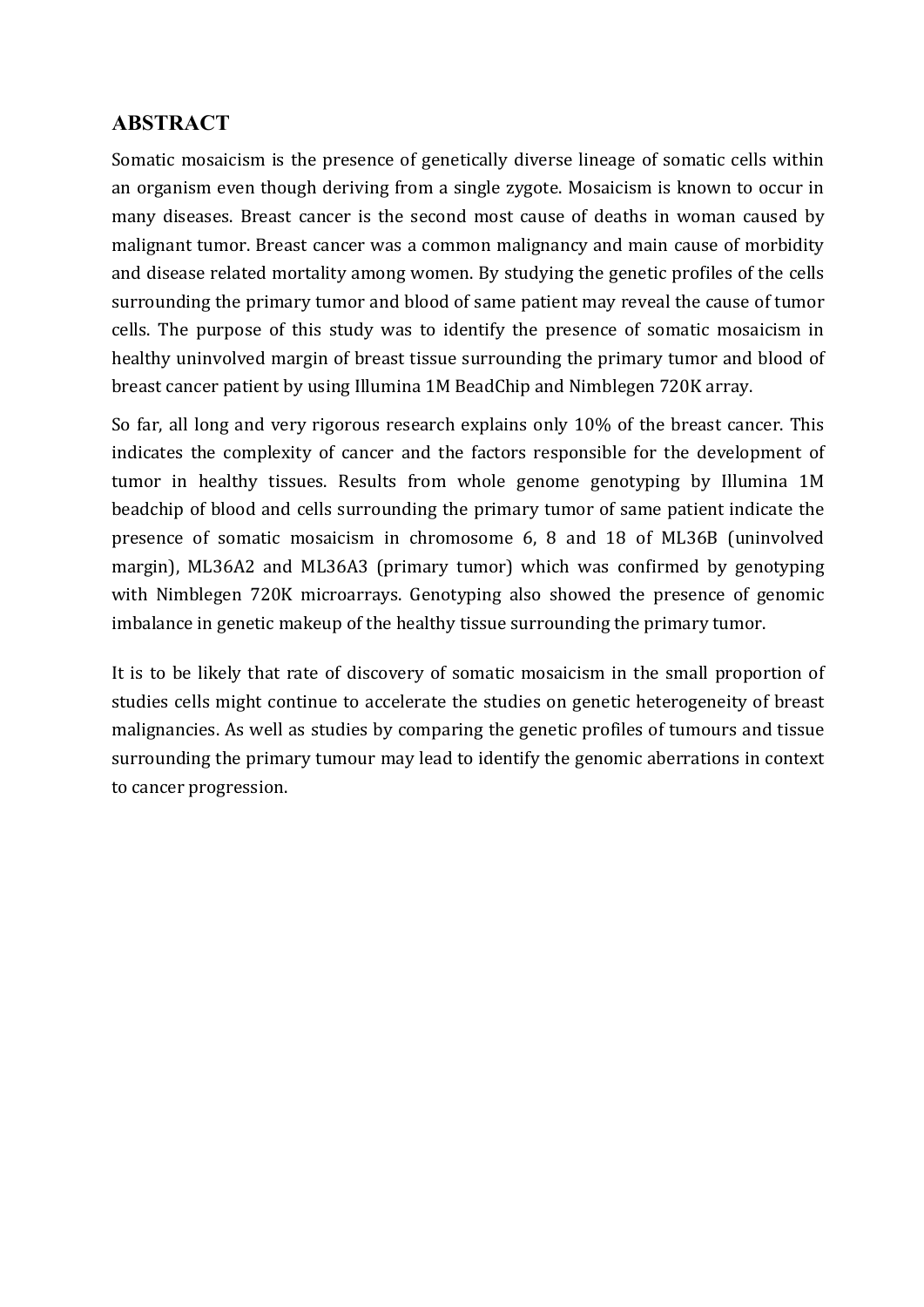# **ABBREVIATIONS**

| <b>BRCA</b> | Breast cancer susceptibility gene   |
|-------------|-------------------------------------|
| cDNA        | complementary Deoxyribonucleic acid |
| <b>CGH</b>  | Comparative Genomic Hybridization   |
| <b>DNA</b>  | Deoxyribo Nucleic acid              |
| <b>EDTA</b> | Ethylenediaminetetra acetic acid    |
| <b>EGF</b>  | Epidermal growth factor             |
| <b>ERBB</b> | Avian erythroblastosis oncogene B   |
| <b>FAH</b>  | Fumarylaceto acetate hydrolase      |
| gDNA        | Genomic Deoxyribonucleic acid       |
| LOH         | Loss of Heterozygosity              |
| NaAc        | Sodium acetate                      |
| <b>NaCl</b> | Sodium chloride                     |
| <b>PBS</b>  | Sodium perborate                    |
| <b>PTEN</b> | Phosphatase and tensin homolog      |
| rpm         | Revolutions per minute              |
| <b>SNP</b>  | Single nucleotide polymorphism      |
| $TGF\beta$  | Transforming Growth Gactor beta     |
| <b>WGG</b>  | Whole Genome Genotyping             |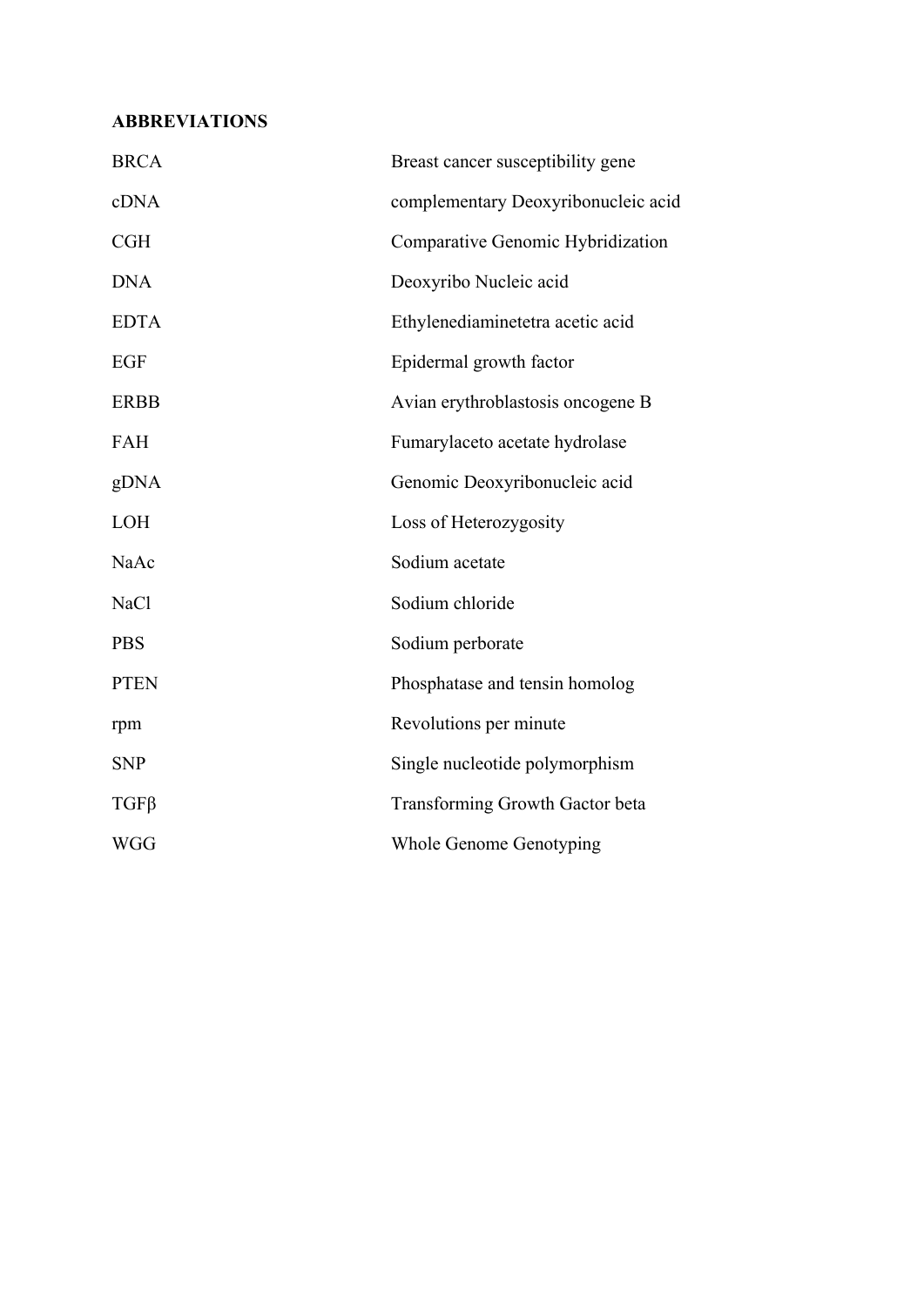| <b>CONTENTS</b>           | <b>PAGE NO</b> |
|---------------------------|----------------|
| Abstract                  | 3              |
| Abbreviations             | $\overline{4}$ |
| Introduction              | $\tau$         |
| Methodological background | 11             |
| Aim                       | 13             |
| Materials and methods     | 14             |
| Results                   | 17             |
| Discussion                | 20             |
| Future perspectives       | 21             |
| References                | 23             |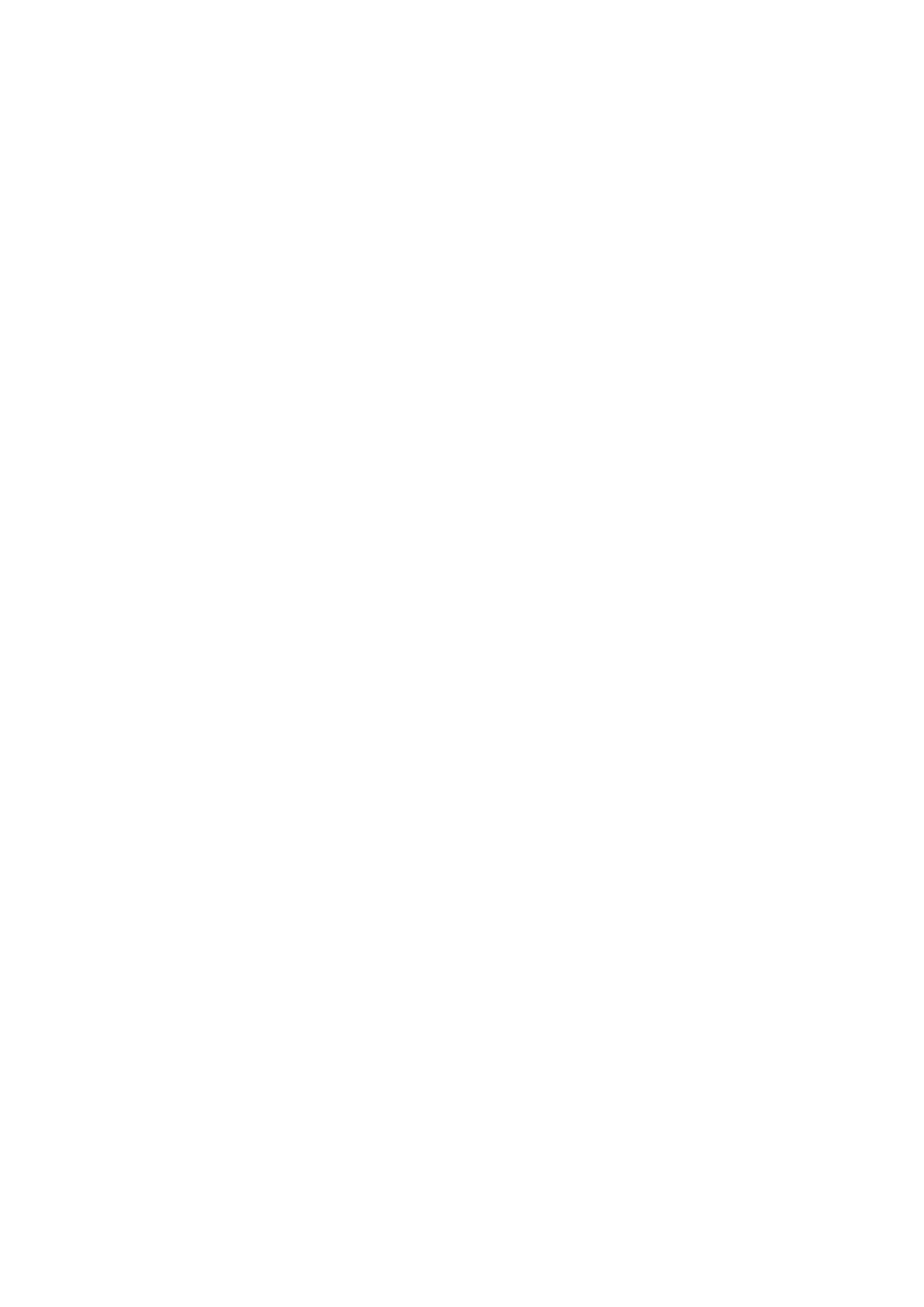## **INTRODUCTION**

#### **Cancer**

Cancer is a class of genetic disease that evolves through genetic alterations. During last decades the extensive research of molecular mechanism of tumour formation has broadened our knowledge about tumour formation[1]. The generation of cancer is due to the alteration in three types of gene families: proto oncogenes, tumour suppressor genes and stability genes [2]. The normal function of proto oncogenes is to promote cell growth or survival, when mutated or expressed at high levels can cause tumour formation. The functional absence of tumour suppressor genes can lead to cancer. Carcinogenic mutation in these genes may result in inactive gene or gene products which are then unable to inhibit cell growth. The stability genes also known as caretaker genes are types of genes responsible for DNA repair. When stability genes are inactivated, mutation occurs at higher rates in other genes and genetic rates can't be controlled [2].

A single mutation cannot transform normal cell to a cancer cell as there are safeguard mechanisms existing. For example two genetic alterations is required for cultured rodent cells where as human cells require at least three genetic alterations [3].

All the cells have multiple control systems. When these control systems are disrupted it always leads to tumour development. These genetic changes include evasion of apoptosis, tissue invasion and metastasis, self-sufficiency in growth signals, block of differentiation, limitless replicative potential, sustained angiogenesis and genomic instability (Figure 1) [1].





However cancer in fundamental nature is a disease in which environmental factors and causal genetic abnormalities act together [4]. Most of mutations in cancer occur in somatic cells and are not inherited to next generation. On the other hand inherited mutations that are carried in germ line may influence cells to tumorigenesis specially when combined with somatic mutation. Somatic mutation include several classes of DNA changes such as insertion or deletion of DNA fragments, copy number increases and reductions, base substitution and chromosomal rearrangements [5]. Projects that resequence tumour genomes have analytically discovered thousands of genes which are not linked to tumorigenesis but in a small fraction they are somatically mutated and may be vital for tumour progression and initiation [6-11]. Several of these somatic changes are expected to be passengers which have no functional effects but are already present in cell that rise to tumour or acquire during tumour growth [6].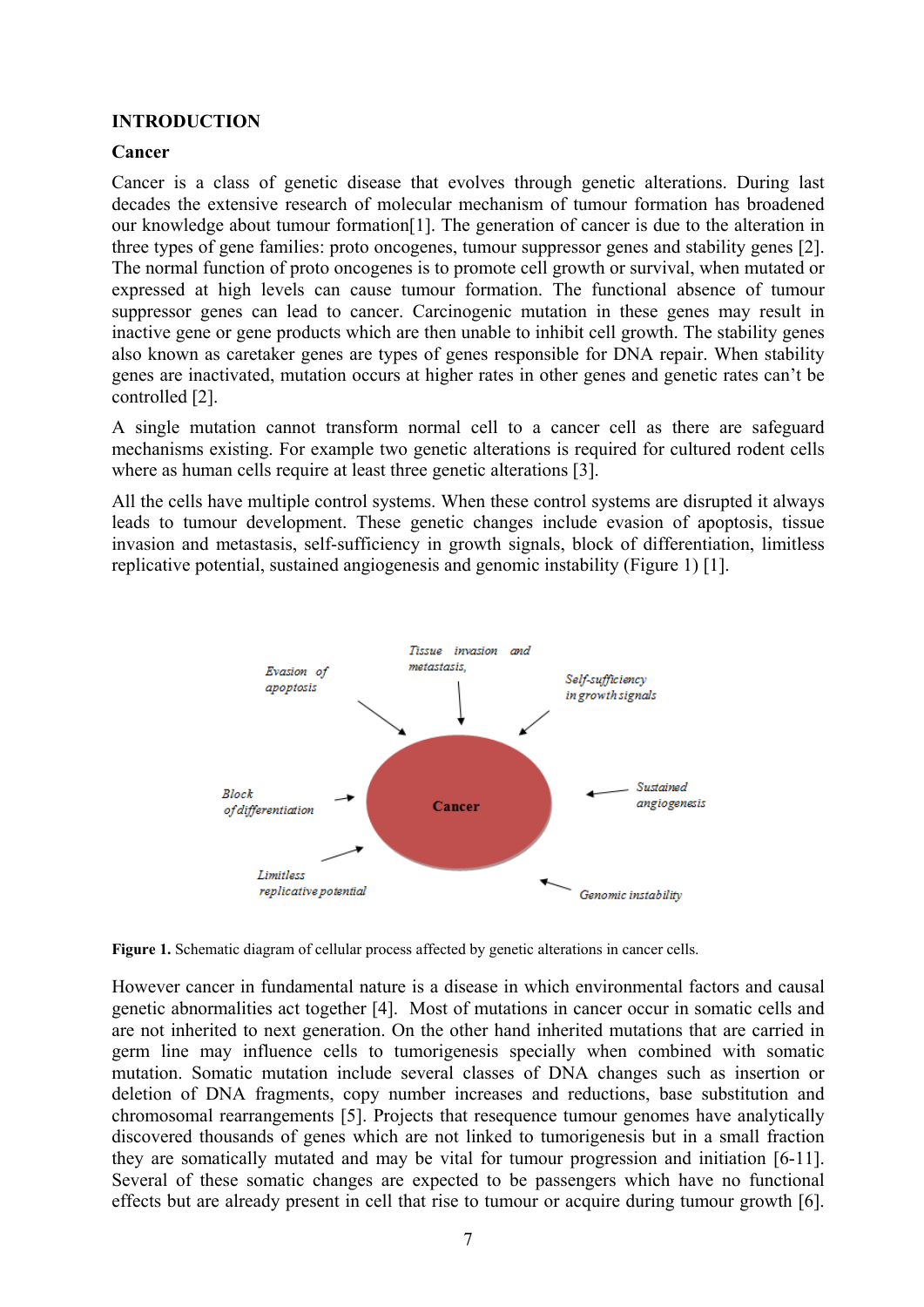The most pressing challenge in cancer genetics is determining mutations which are drivers and passengers. Driver genes are mutated very frequently and genes which are discovered thus far are mutated in a relatively small fraction of tumours [6]. The examination of large number of tumour can give information for classification of drivers versus passengers, but capability of sequencing alone to give definite results is limited due to variation in mutation frequency in individual tumours and individual genes [6].

#### **Breast Cancer**

Breast cancer constitutes 10.4% of all cancer prevalence worldwide among women and it is the second common type of non-skin cancer and fifth common causes of cancer deaths [12]. The cancer that originates from epithelium of glandular tissue, most commonly from lobules which are milk-producing glands or ducts which produce milk to nipple is referred as breast cancer (Figure 2). The carcinomas that originate from ducts are called ductal carcinomas and carcinomas that originate from lobules are called lobular carcinomas.

Breast tumours can be classified histologically into invasive or non-invasive (*in situ*) carcinoma. Invasive ductal carcinoma is the most common of all cases and it accounts for 80% [13]. Cancer cells can attack nearby healthy breast tissue and metastasize to lymph nodes. Through spreading via lymph nodes or blood they can spread to other distal parts of the body [14]. The fatal outcome of the disease is caused by the metastatic spread of tumour cells.



**Figure 2.** Breast anatomy. **A** milk ducts, **B** milk lobules, **C** dilated section of duct to hold milk, **D** nipple and areola, **E** fatty tissue, **F** pectoralis major muscle, **G** chest wall/rib cage; **Enlargement**: **A** normal duct cells, **B** basement membrane, **C** lumen (center of duct). Adapted and modified from http://www.breastcancer.org/illustrations/i0013.html.

Like many other malignancies, breast cancer also results from stepwise genetic alterations of host cells and from other epigenetic changes in the behavior of not only cancer cells but also the host cells which interact with the tumor, like vascular, immune and stromal cells [15]. However, only a small proportion of breast cancer can be attributed to inherited mutation. Around 5-10% of mutations causing breast cancer are due to the inactivation of autosomal dominant genes: *BRCA1* and *BRAC2* the breast cancer susceptibility genes. *BRCA1* and *BRAC2* genes operate as tumor-suppressor genes have been identified as main contributors to hereditary breast cancer [16, 17]. Mutations in either of these genes account for majority of families in multiple cases. Up to 85% confer a lifetime risk of breast cancer in female *BRCA1*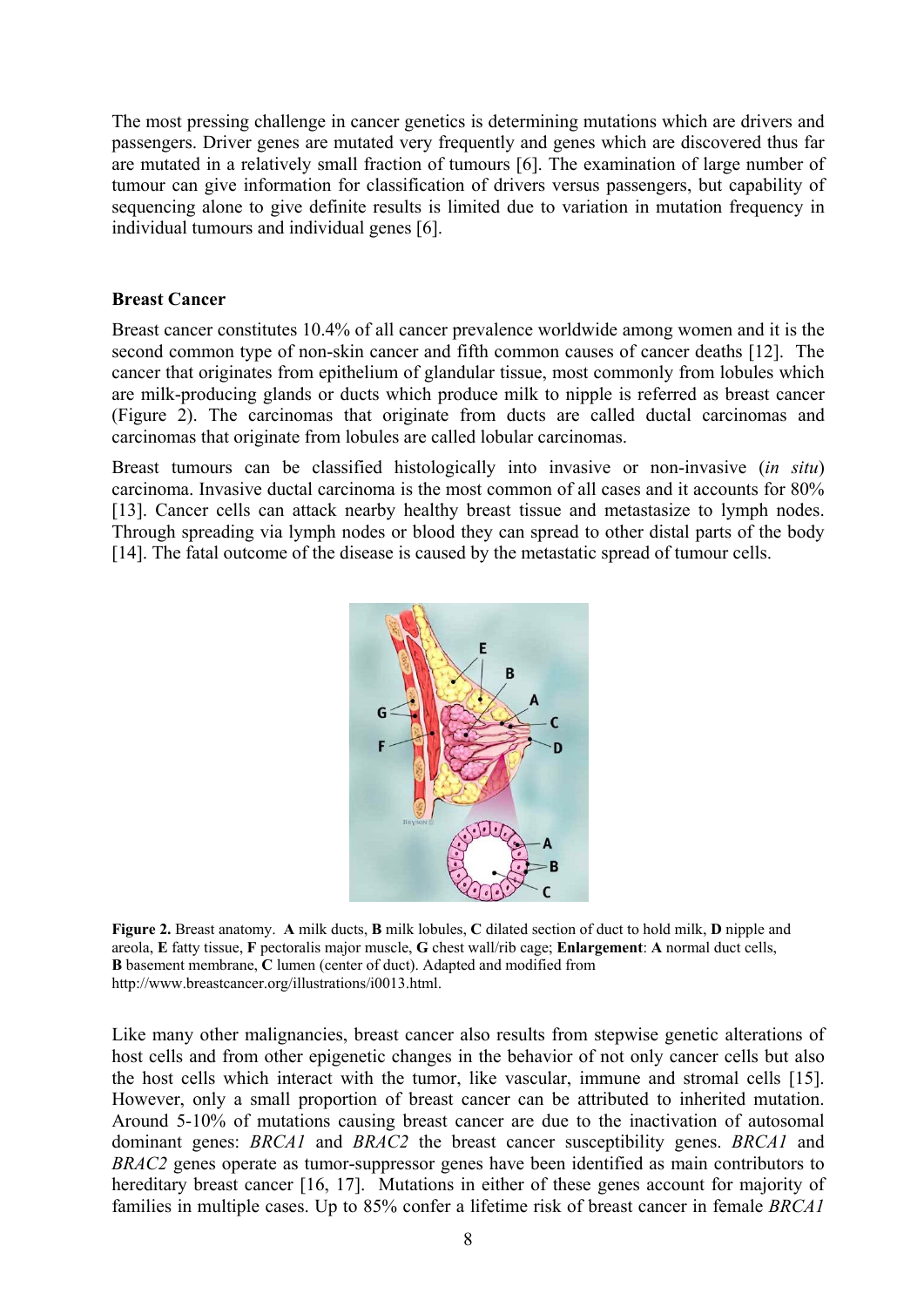and *BRAC2* mutation carriers [17]. In addition, other germ line mutations in tumor-suppressor genes like *PTEN* or *TP53* genes has been implicated to increase susceptibility to breast cancer [16].

Of all the cases, the most widespread is sporadic breast cancer which is non-hereditary. Sporadic cases occur due to gradual accumulation of uncorrected and acquired mutations in somatic mutations during lifetime [14, 18].

One of the most important oncogenes essential in development of breast cancer is tyrosine kinase *ERBB2,* which belongs to *ERBB* family. Approximately 60% of *in situ* carcinomas are excessively amplified in *ERBB2* [19]*.* It has been found that over expression of *ERBB2* can lead to tumorigenesis, transformation and metastasis. Growth factors like *EGF* and *TGFβ* can also be involved in mammary growth and differentiation at different stages of development [14].

#### **Breast cancer in perspective of somatic mosaicism**

Somatic mosaicism implies the presence of genetically distinct lineages of somatic cells in a single organism that are resulting from same zygote. The term mosaicism can be used to all types of aberrations from point mutations to aneuploidies. Humans develop from a single cell. From this single cell an individual grows up to  $10^{13}$  to  $10^{14}$  cells. During the growth cells undergo many cell divisions and as a result much somatic mutation occurs. These mutations occurring during the development likely have major consequences for genetic mosaicism in the body and for the risk of cancer that occur from those mutations [20, 21]. The remarkable evolutionary history has been hidden by the difficulty of measuring the genetic changes in the cell. Recently new high-throughput technologies are just opening up the possibility of measuring somatic mutations and evolution [22]. To understand the evolutionary history of an individual and cause of disease, somatic genomics must be considered within the context of rate and pattern evolutionary changes in cell lineages.

In biology, during the past several years, germ-line and somatic mosaicism have emerged as important factors that put in phenotypic variability. More than 30 monogenic disorders show variable expressivity due to somatic mosaicism [23]. Mosaicism also leads to certain aspects like embryo twinning and mitochondrial disorders which is a principle cause of antigenic diversity [24, 25]. It was proposed that neoplasm results from a single cell which undergoes genetic changes and later studies on nucleotides and chromosomes proved the existence of somatic mutation in most cancers [26]. Unregulated cell divisions occur due to the accumulation of somatic mutation in certain pathways [27]. The difference between somatic mosaicism and germline mosaicism (gonadal mosaicism) is based upon the findings of population of cells which are genetically different in somatic and germline tissue [28].

Chimerism is a closely related but different term, and should not be confused with mosaicism. Chimerism is defined as the presence of two or more cell lines in an organism that are derived from different zygotes. During embryogenesis cells from two different embryos might mix. Although this is thought to be rare event, but quite common in dizygotic twins. This has been shown by transplantation experiments that such chimeric individuals do not reject the graft from their twins as foreign [25, 29]. The rate of mosaicism may depend on the particular disorder, tissue of origin or selective pressure. More than 83% of patients with inherited mutations in fumarylacetoacetate hydrolase (FAH) gene which causes hereditary tyrosinaemia type 1 appear to have mosaic liver that have mutant and reverted population of hepatocytes [30]. The two monogenic disorders – Blooms syndrome and Fanconi anaemia are used to illustrate the cellular basis, clinical importance and mechanistic range of somatic mosaicism [31, 32]. Structural abnormalities of chromosomes also cause somatic mosaicism. Cytogenetic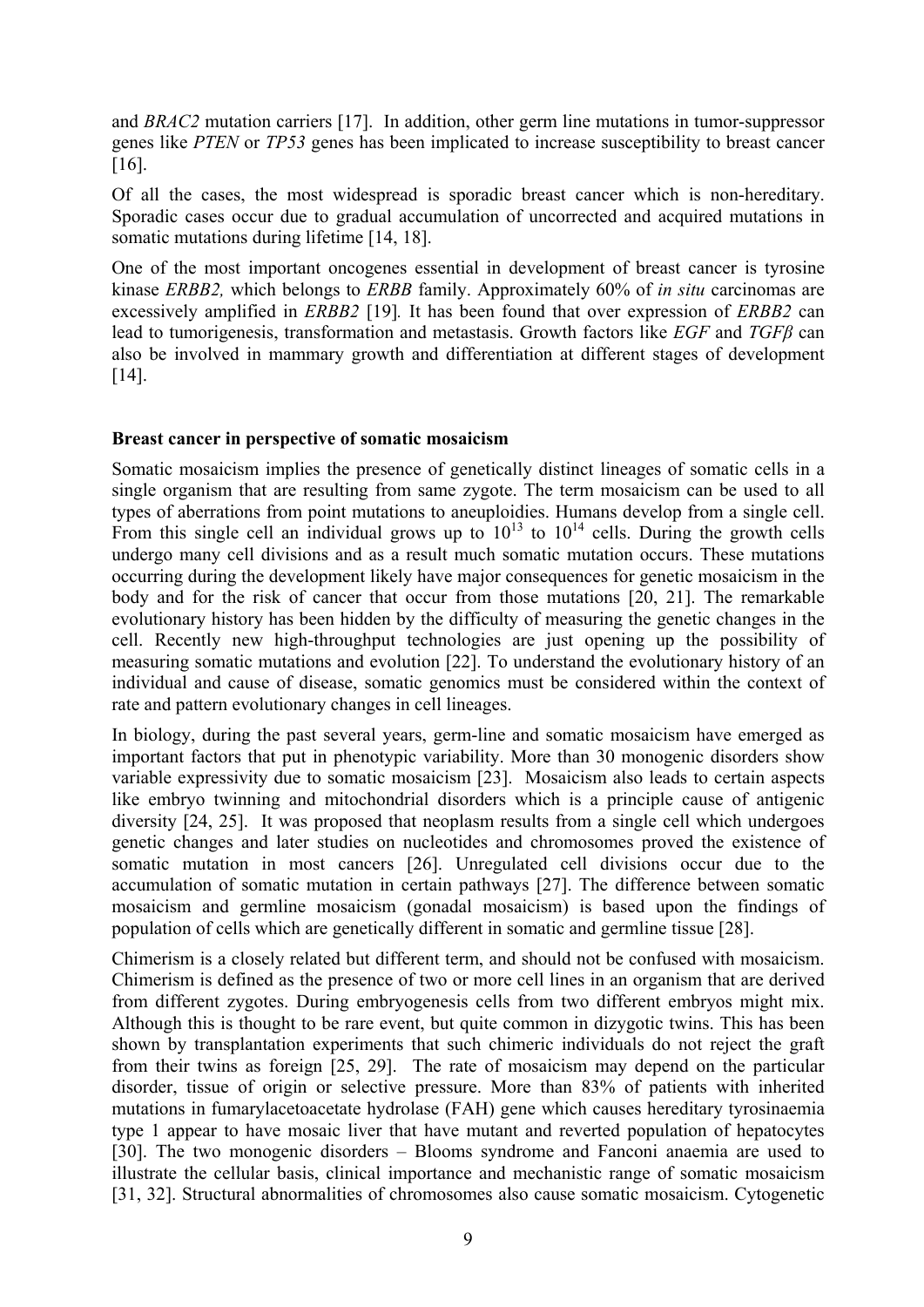studies in more than one-third of patients with Fanconi anaemia have detected clonal variations which arise due to failure of cellular mechanisms that prevent non-disjunction or abnormal chromosome segregation [33].

In hemizygous males, certain X-linked disorders like incontinentia pigment and Rett syndrome are usually fatal. In rare cases males who survive with these conditions are informative about somatic mosaicism. Moreover, in these cases mosaicism for a DNA mutation or chromosome can result in survival of male patients [34, 35].

Monozygotic twins also called identical twins signify an extraordinary source for understanding many disorders, phenotypes and complex genetic diseases. Approximately 3% of deliveries are twin births, in which  $\sim 10\%$  are monozygotic [36, 37]. While most of the studies to date have observed that somatic mutations are connected with various forms of cancer, but there is mounting proof that other diseases are also caused due to somatic mutation. In recent studies multiple somatic mutations was reported in two brothers with Wiskott-Aldrich syndrome an immunodeficiency disease [38].

Another example of somatic mutation and mosaicism is Heteroplasmy, a phenomenon found in diseases associated with alterations in human mitochondrial DNA. There are different percentages of affected mitochondria in different tissues or cells in within the tissue which was found in maternally inherited diabetes and deafness [39].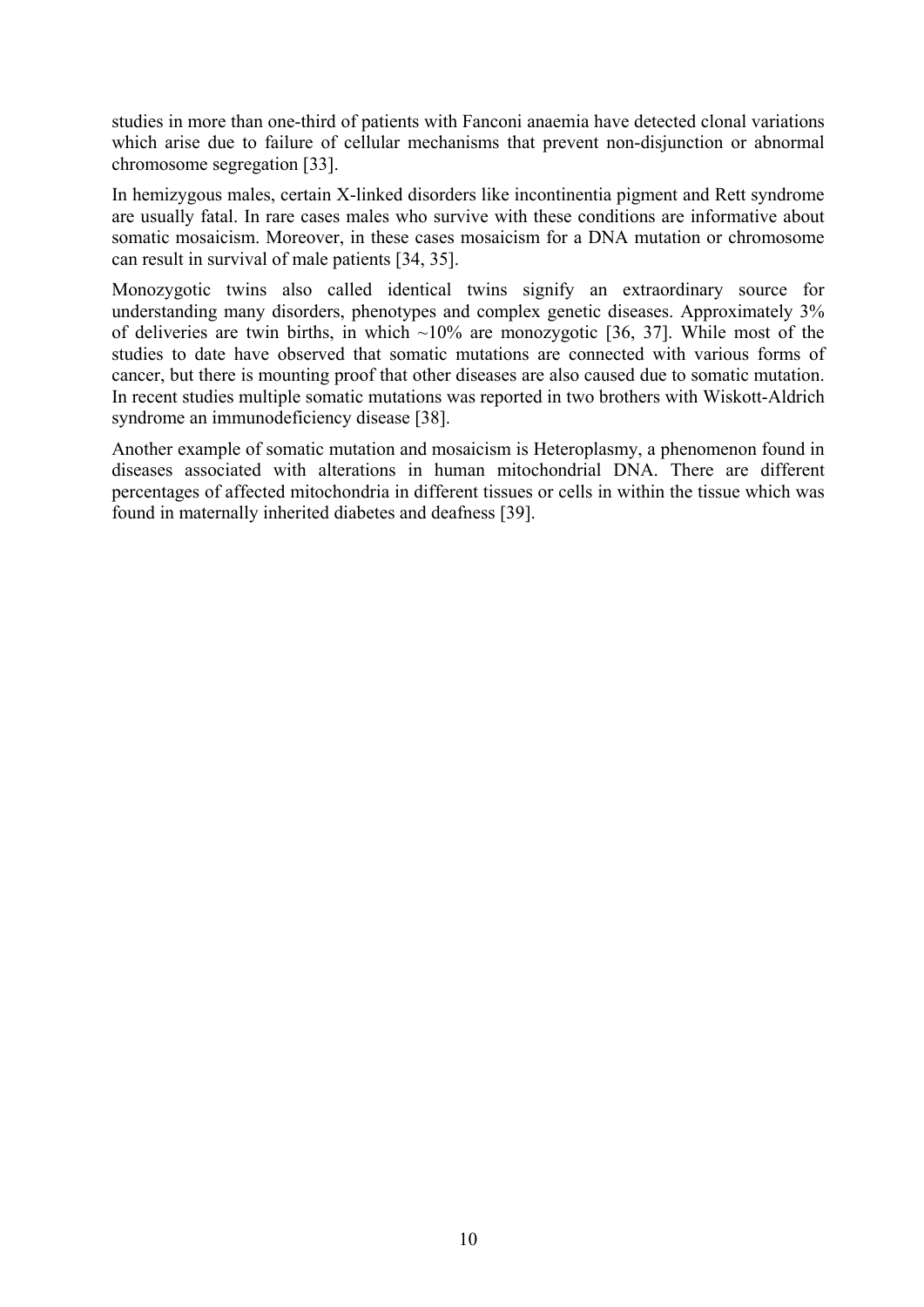## **METHODOLOGICAL BACKGROUND**

## **Genotyping Methods**

Development of new genotyping methods led to advanced studies on genetic variations. The process of determining the genetic variants of an individual by means of molecular techniques such as SNP microarray technology is called genotyping. The process of microarrays is based up on hybridization between two strands, one DNA oligonucleotide and a complementary sequence. Standard DNA microarrays are made up of glass or plastic slide which is coated with a frame of approximately 200,000 microscopic spots, each subsequent to a gene or DNA segment. By using microarrays the expression levels of thousands of genes in a cell can be determined by directly measuring the amount of mRNA attached to each probes on the array. The fluorescent tags are excited by laser and with microscope and camera the digital image of the array is made together. The florescent signal intensity of each spot on the array is calculated by computer program and creates a profile of gene expression in the cell.

The completion of human genome sequence has unraveled the genetic causes of human diseases. In recent times, the international HapMap consortium refined collecting SNP haplotype information from three major populations [40]. This haplotype and associated tag SNP information may help in studying the genetics of may complex diseases. Recent development in genotyping technology have allowed in analysis of 100,000 of SNPs across hundreds to thousands of samples. Furthermore, whole genome SNP arrays has been used for high-resolution analysis of loss of heterozygosity (LOH), DNA copy number and other chromosomal aberrations in cancer and inherited diseases [41].

During the past, based upon the comparative genomic hybridization (CGH) several technologies have been used to study gain and loss of genomic DNA in cancers and developmental disorders. It is well known that physical changes in DNA copy number and/or in allelic ratios of particular genomic regions are associated with tumor development [42]. In specific, LOH has been widely used in discovery of tumor suppressor genes like RB1, TP53 and WT1 which are involved in formation of retinoblastoma, Li-Fraumeni syndrome and Wilm's tumour respectively [43]. Compared to earlier techniques, the introduction of whole genome genotyping (WGG) array technology allows combined DNA copy number and LOH analysis at high resolutions.

Nowadays there are different types of commercial SNP arrays available in the market. One of them is Illumina Human1M BeadChip. Illumina Human1M BeadChip uses the established Infinium assay to profile human genome at more than one million loci, used for detection of structural variations (chromosomal aberration) found across the genome. SNP genotyping can indicate duplications, deletions and amplifications which can be associated with cancer. Illumina Human1M BeadChip detects chromosomal aberrations by comparing the normalized intensity of signal (R) of a subject sample and a pool of reference samples. The genomic plots of the log2 (R subject / R reference) called log R ratio, and B allele frequency (BAF) value are the basis for detection of chromosomal aberrations. By measuring the intensities of signals in test DNA versus reference DNA the loss and gain of chromosomal aberrations can be identified.

## **Nimblegen**

High-resolution array CGH has quickly emerged as a method for detection of chromosomal abnormalities related with cancer and other complex phenotypes. Nimblegen Human CGH 3x720K Whole-Genome Tiling array contains empirically tested 720,000 probes per array, which provides analysis of whole human genome. The test and reference genomic DNA were separately labelled with different fluorescent dyes and co-hybridized to a 720K whole genome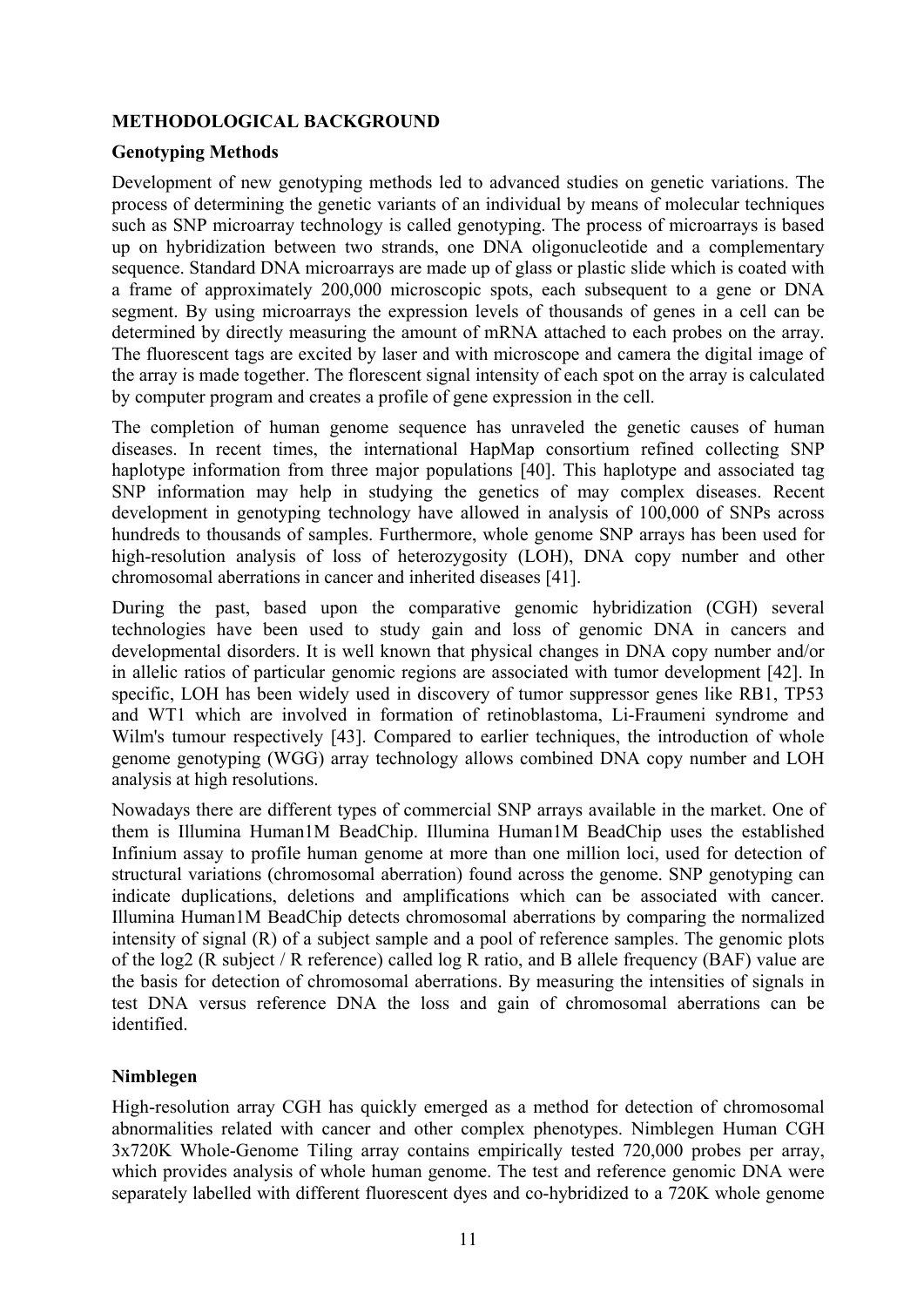tiling array. By using Nimblescan software, the log2-ratio values of the probe signal intensities were calculated. The advantages of Nimblegen 720K array are detection of copy number variations, segmental duplications and chromosomal aberrations like duplication, deletions and amplifications across the genome.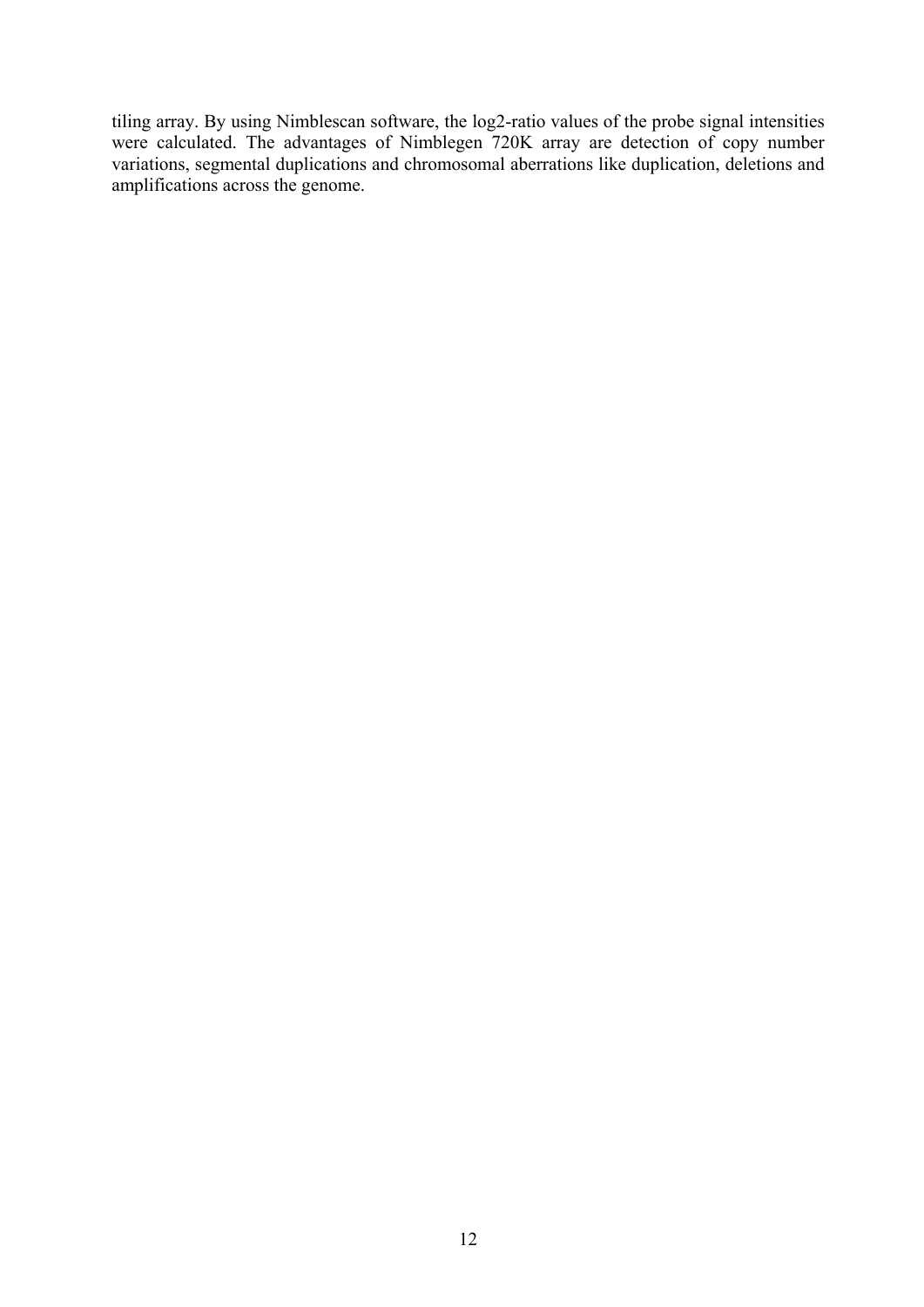## **AIM**

The main objective of the study was to identify the presence of somatic mosaicism in blood and healthy uninvolved margin of breast tissue surrounding the primary tumor in breast cancer patients. The validation of the presence of somatic mosaicism was carried out by Nimblegen Human CGH 3x720K Whole-Genome Tiling array.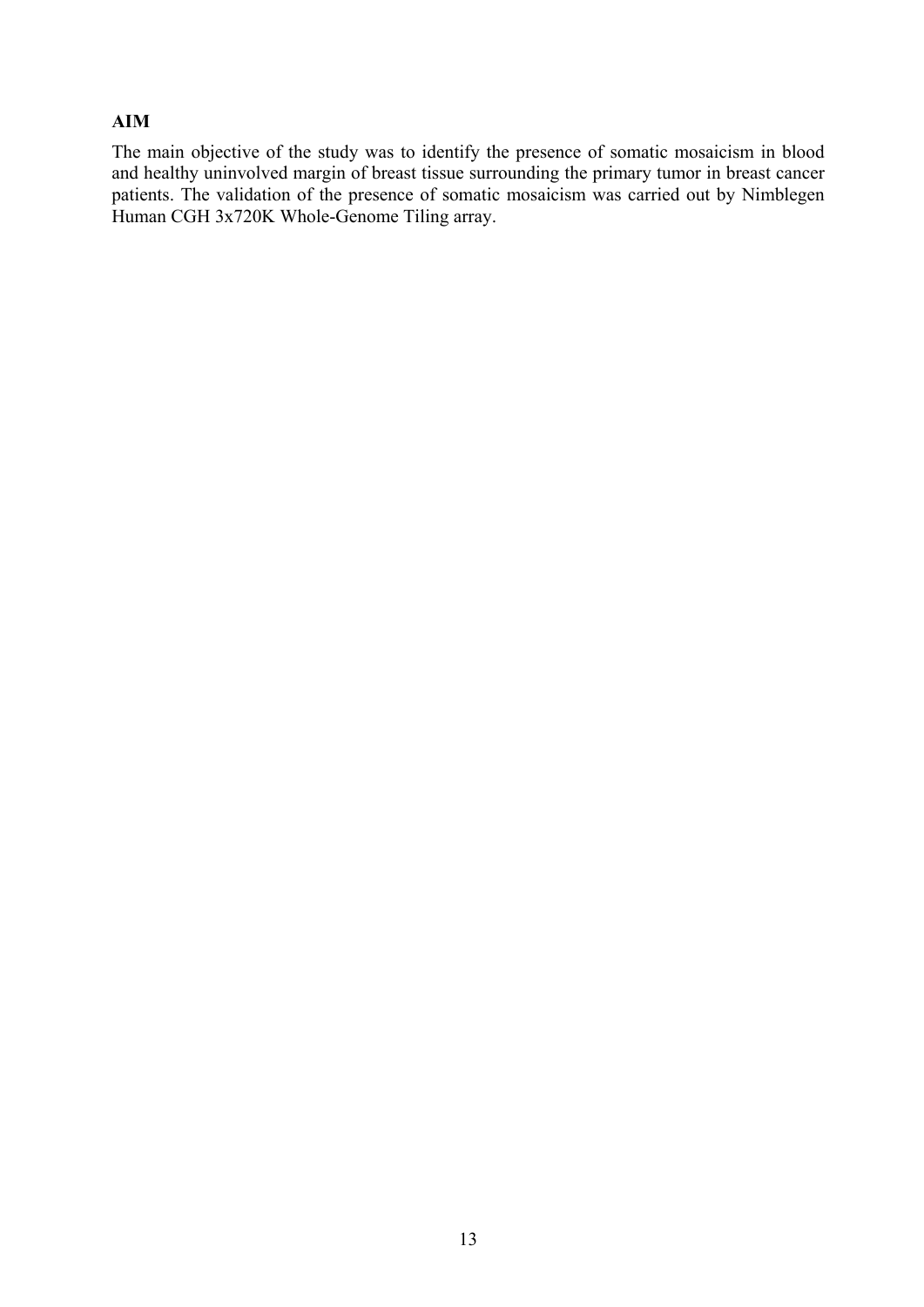## **MATERIALS AND METHODS**

#### **Assortment of Samples**

A total of 60 pairs of samples blood and uninvolved margin of same breast cancer patient from Gdansk were included in this study. Prior to DNA extraction the samples was stored in -70ºC.

#### **DNA extraction from tissue**

A small amount of tissue was taken and chopped with a sterile scalpel. The tissue was transferred into a labeled 15 ml falcon tube. To this 4 ml of lysis buffer (10 mM EDTA, pH 8.0. 10 mM Triscl pH 7.5-8.0 and 50 mM NaCl) was added. The tissue was disrupted with Qiagen Tissue Ruptor at full speed until tissue was ruptured thoroughly. Disposable probes for each sample were used to prevent cross-contamination. A pinch of proteinase K was added and mixed well. Later 500 μl of 10% Sarcosyl was added and mixed gently until the solution became viscous. The tubes were incubated overnight at 50ºC. To this equal amount of phenol was added and mixed well for 20 min on a suitable mixer. The contents were centrifuged for 10 min at 4000 rpm in room temperature. Maximum volume of upper phase was transferred to a fresh tube; to this equal volume of chloroform+isoamyl alcohol (24:1) was added. The content was mixed on suitable mixer for 20 min and centrifuged for 20 min at 4000 rpm in room temperature. The upper phase was transferred to a new tube and 1/10 volume of 3 M NaAc was added and mixed well. Later twice the volume of 95% ethanol was added and mixed gently by inverting tubes for few minutes until precipitate was formed and later incubated in -70ºC for 15 min. The contents were allowed to thaw and centrifuged at 4000 rpm for 15 min. The supernatant was discarded and to this 80% ethanol was added and pellet was washed by disrupting and centrifuged at 4000 rpm for 15 min. The wash solution was discarded and the pellet was allowed to air dry. As soon as the pellet was dried, based on size of pellet, DNA was resuspended in 100-200 μl sterile distilled water.

## **DNA extraction from blood**

DNA was extracted from blood by using QIAamp DNA Blood Maxi Kit (Qiagen), according to manufactures instructions.

To the empty 50 ml falcon tubes 500 μl protease K was added provided along with kit. The blood sample was added to the tubes and volume was brought up to 10 ml by adding PBS. To this 12 ml of AL buffer (Lysis buffer) was added and the contents was mixed thoroughly by inverting tubes 15 times and vortexing for 1min. The tubes were incubated at 70ºC for 10 min. 10 ml of 96 % ethanol was added and mixed by inverting the tubes several times and by vortexing for 1 min. The obtained volume was transferred to QIAamp Maxi column and centrifuged for 3 min at 1850xg (3000rpm). The filtrate was discarded and to the QIAamp Maxi column 5 ml of AW1 buffer (wash buffer) was added. The tubes were centrifuged for 1 min at 4500xg. To this 5ml of AW2 buffer was added and centrifuged for 15 min at 4500xg. QIAamp Maxi column was placed into a new 50 ml tubes provided along with kit and to this 500 μl sterile distilled water was added directly on to the QIAamp Maxi column membrane and incubated for 5 min at room temperature and centrifuged for 4500xg for 3min. The eluate was transferred into fresh tubes.

#### **Measurement of DNA quality and concentration**

The quality and concentration of DNA extracted from tissue and blood was measured by using spectrophotometer- NanoDrop® ND-1000 and Quant-iT<sup>™</sup> PicoGreen® dsDNA Assay Kit.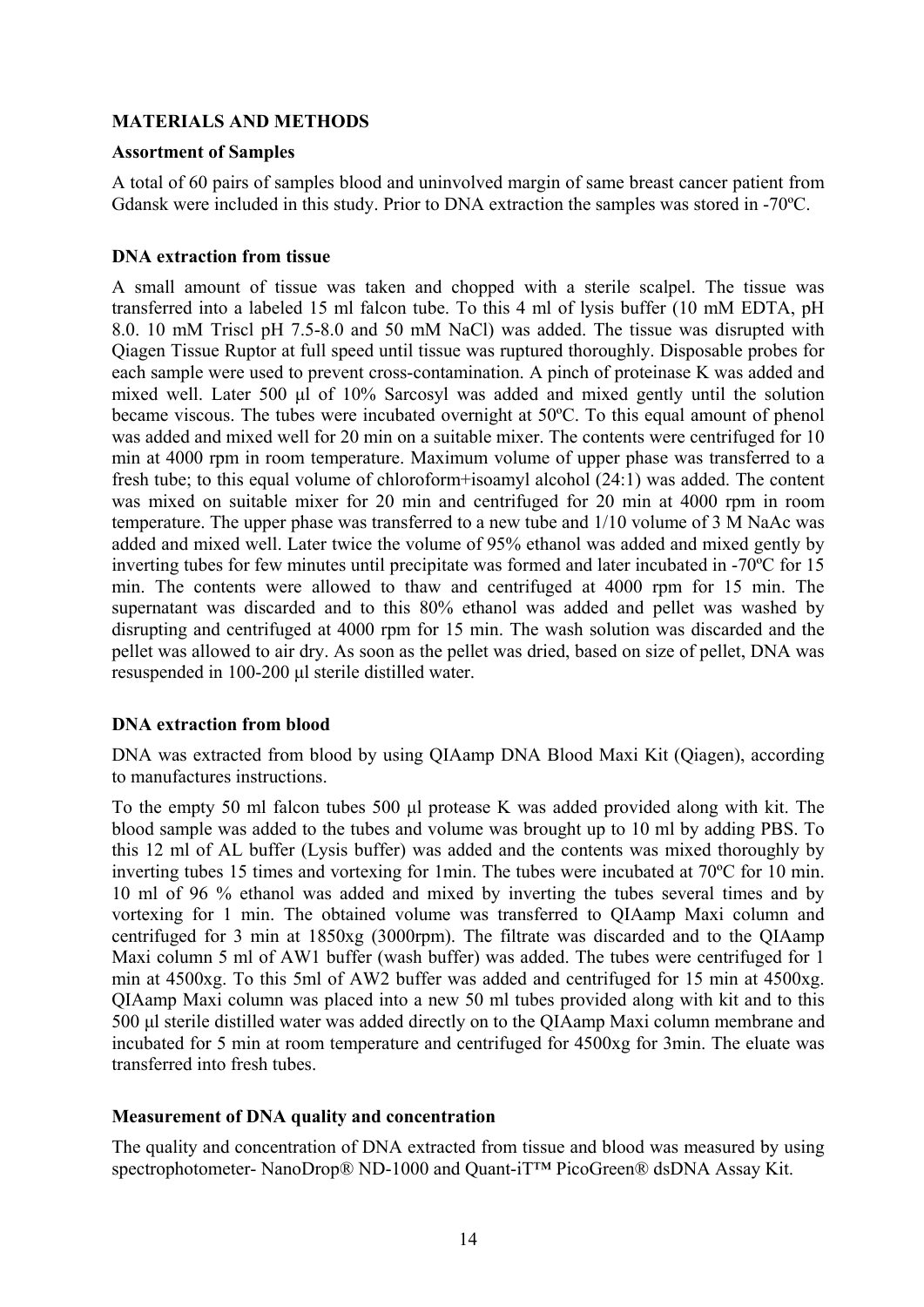#### **Picogreen**

A standard curve was plotted by diluting  $\lambda$  DNA 100 μg/mL provided along with the QuantiT™ PicoGreen® Kits (Molecular Probes™, Invitrogen) with TE buffer (1 mM EDTA and 10 mM Tris). A series of dilutions from 0.0 to 2000 ng/ml was made (Table:1)

To the 96 well spectroflourimeter plate 100 μl of the prepared standard dilutions was added.

1 μl of each DNA sample was added in duplicates and to this 99μl of 1x TE buffer was added. The plate was incubated on a shaker for 1 hr at 200rpm.

| Tube | Final         |
|------|---------------|
|      | concentration |
|      | [ng/ml]       |
| 1    | 2000          |
| 2    | 1000          |
| 3    | 500           |
| 4    | 250           |
| 5    | 125           |
| 6    | 62,5          |
| 7    | 31,25         |
| 8    | ſ             |

**Table 1:** Serial dilutions of λ DNA with their final concentrations used to obtain a standard curve for measurement of DNA concentration with picogreen.

A working solution of picogreen reagent was made by a 200 fold dilution of the concentrated DMSO stock with TE-buffer. To achieve 2000ng/ml final concentration of Lambda DNA 40µl of stock DNA was mixed with 1960 µl of TE buffer. 1000 µl from this solution was transferred to a tube with 1000 µl of TE buffer. The next step was performed in the same way and last solution was left blank. After incubation 100 μl of standard working picogreen solution was added to each well containing DNA and to the wells containing standard dilutions. Fluorescence was determined by using Wallac 1420 Victor 2 plate reader machine.

Fluorescence of standard curve was determinate by using Wallac 1420 Victor 2 plates reader and plotted in excel (Figure 3).



**Figure 3.** Lambda DNA standard curve was used to determine the concentration of DNA. The X-axis shows the concentration (ng/ml ) and Y-axis depicts florescence signal. The standard curve was made by 10 times serial dilutions of the Lambda DNA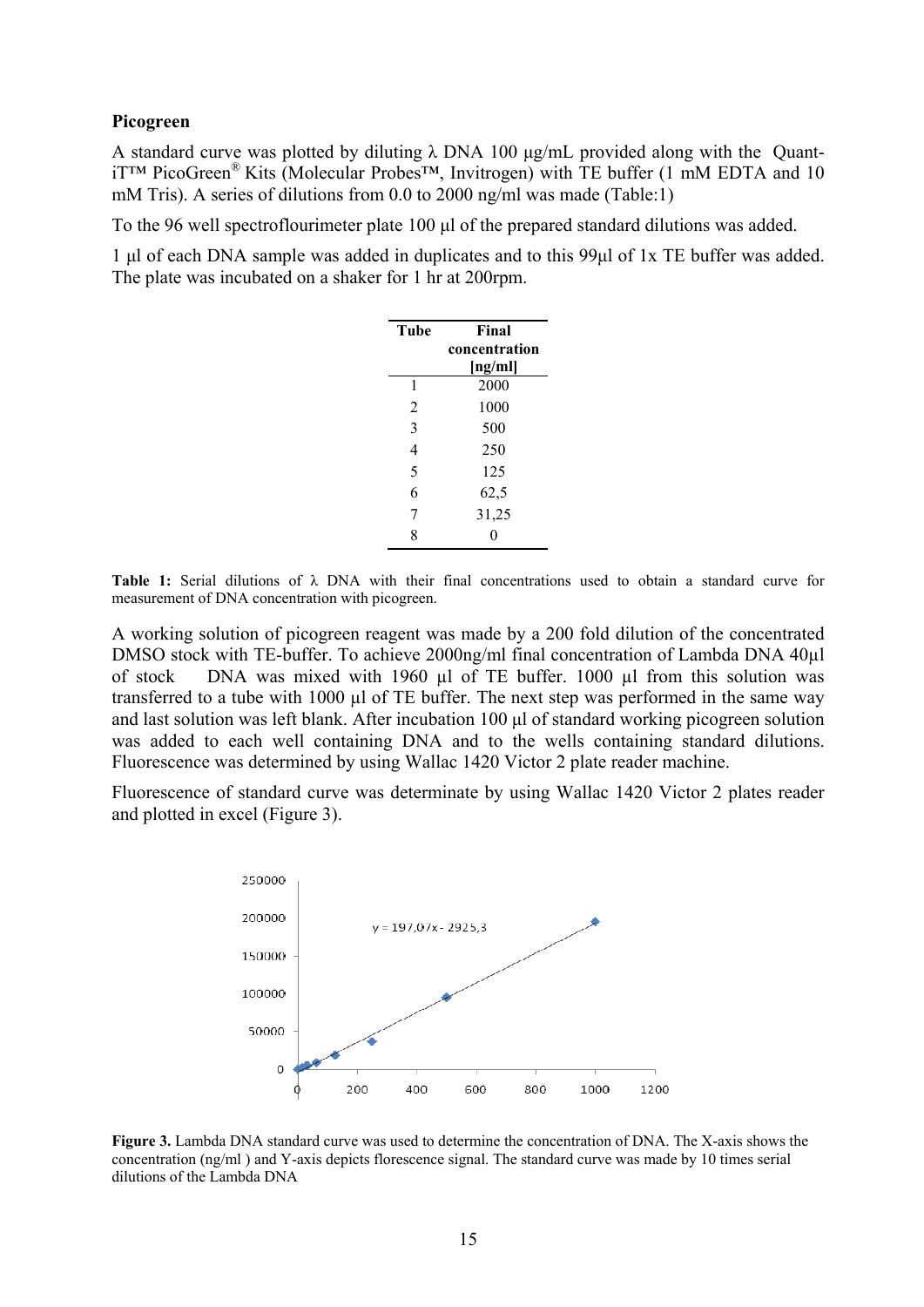## **Gel electrophoresis**

The quality of the extracted genomic DNA was verified before genotyping. The gDNA was analyzed on 0.8% agarose gel with 1 X TAE. Approximately 5 μl gDNA and 2 μl of loading dye was added to the wells. The gel electrophoresis was allowed to run for 1 hr at 120 voltes. The band size was verified using 1 kb ladder.

#### **Whole genome genotyping using Illumina**

The extracted DNA from blood and uninvolved margin from breast cancer patients was genotyped using Illumina Human1M BeadChip at University of Alabama at Birmingham.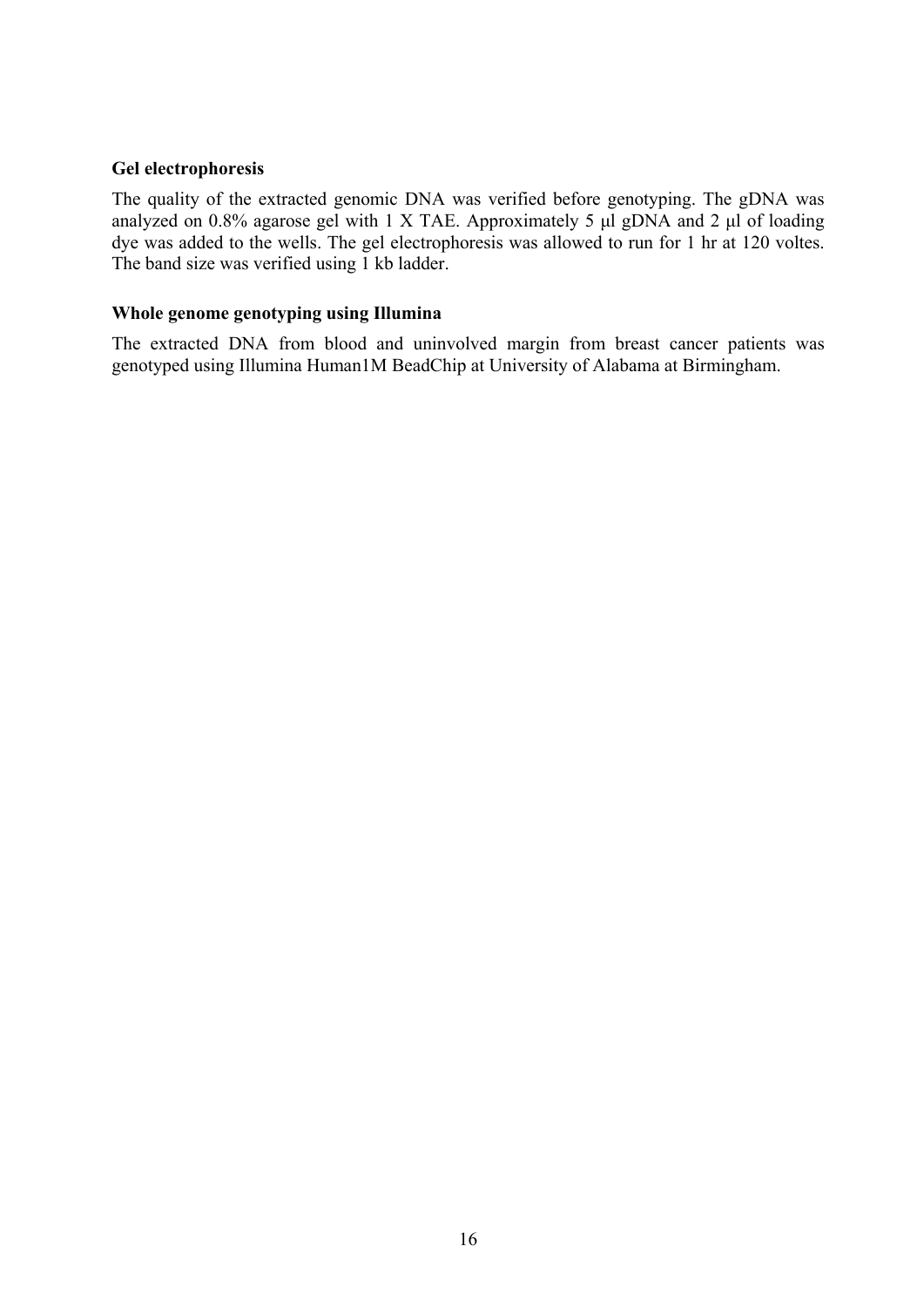## **RESULTS**

#### **Confirmation of quality of gDNA by gel electrophoresis.**

 The extracted gDNA from 60 pairs of blood and uninvolved margin of breast tissue surrounding the primary tumor was run on 0.8% agarose gel (Figure 4).



**Figure 4.** Agarose gel electrophoresis showing high molecular weight of extracted DNA. Lane 1 1kb ladder; lane 2 sample ML36K; lane 3 sample ML36B; lane 4 ML36A2; lane 5 ML36A2.

#### **Illumina genotyping results**

The investigation of somatic mosaicism was based upon the results obtained from Illumina 1M DNA analysis BeadChip. The raw data was analyzed using Nexus copy number program, using the graphical interface of Nexus software (version 5, BioDiscovery Inc.). The data analyzed by the Nexus software for uninvolved margin of breast tissue surrounding primary tumour and blood shows the presence of somatic mosaicism in the breast tissue in a given sample (Figure 5).

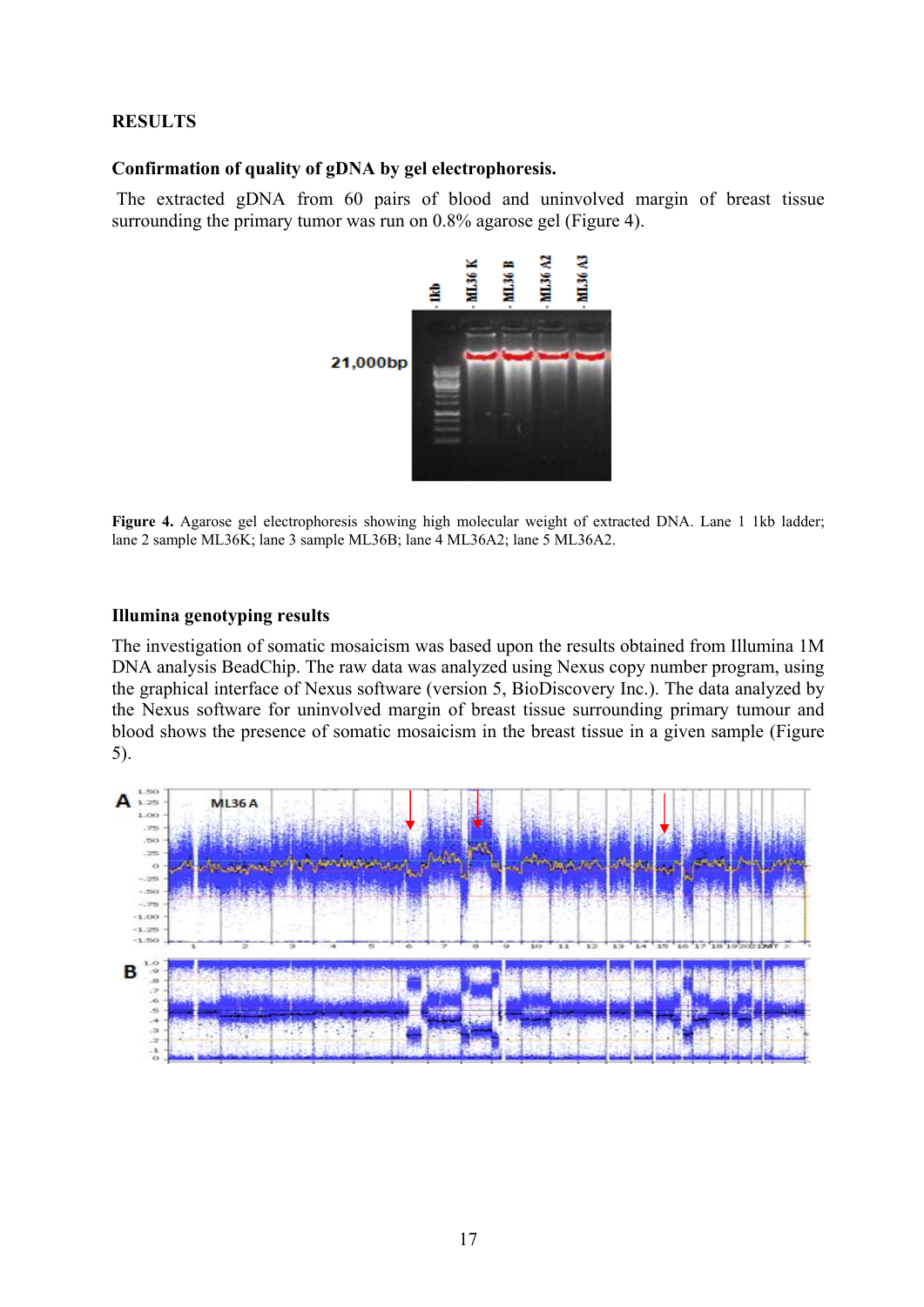

**Figure 5.** Whole genome results from breast cancer samples ML36 A (Primary tumour), ML36 K (Blood) and ML36 B (Uninvolved margin), profiled with Illumina 1M DNA analysis BeadChip. Panels A,C and E shows Log R ratio, while panels B,D and F represents B-allele frequency (BAF) values. Note the difference between log ratio and altered B allele frequency indicates the presence of mosaicism in the observed sample.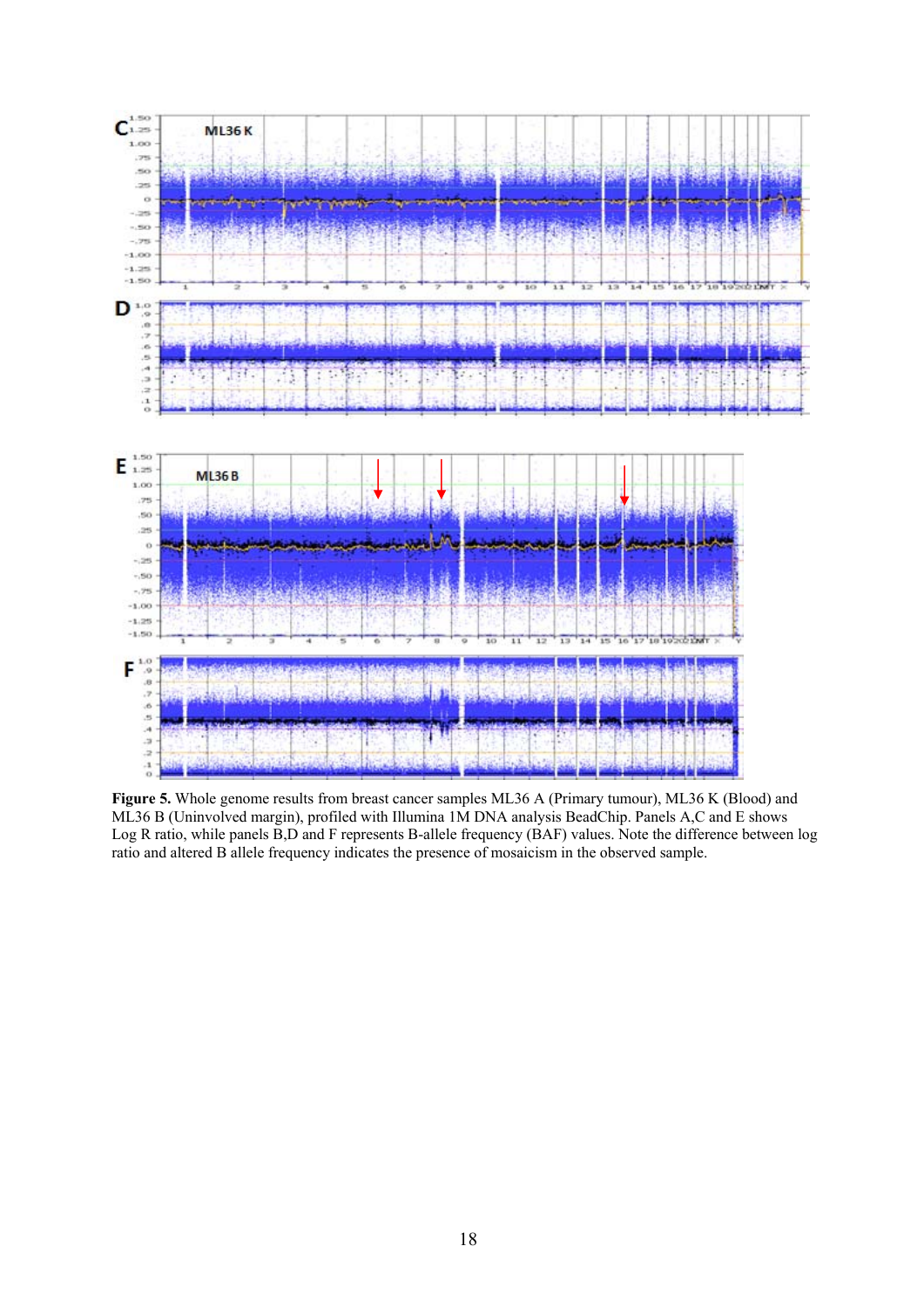### **Genotyping results by Nimblegen**

|                                                                                                                                                                                                       | 11111111111111111111111                                                            |
|-------------------------------------------------------------------------------------------------------------------------------------------------------------------------------------------------------|------------------------------------------------------------------------------------|
|                                                                                                                                                                                                       | ML36 B_Chr6                                                                        |
|                                                                                                                                                                                                       | ML36 A2_Chr6                                                                       |
|                                                                                                                                                                                                       | ML36 A3_Chr6                                                                       |
|                                                                                                                                                                                                       | 11111111111111111<br>ANGE<br>spool organize agent<br>Riggan<br><b>ML36 B_Chr 8</b> |
|                                                                                                                                                                                                       | ML36.A2_Chr8                                                                       |
|                                                                                                                                                                                                       | ML36 A3_Chr 8                                                                      |
|                                                                                                                                                                                                       | ML36 B_Chr 18                                                                      |
| $+50$<br>$-2.000$<br>$-2,500$                                                                                                                                                                         | ML36 A2_Chr18                                                                      |
| $\begin{array}{r} 2.506 \\ 2.006 \\ 1.000 \\ 1.000 \\ 0.300 \\ 0.006 \\ 0.100 \\ -1.500 \\ -2.006 \\ \hline 2.500 \\ \hline 2.500 \\ \hline \end{array}$<br>2.000<br>1.000<br>0.500<br>0.500<br>0.500 | <b>ML36 A3 Chr18</b>                                                               |
| $7.000$<br>$7.000$<br>$-2.001$                                                                                                                                                                        |                                                                                    |

**Figure 6.** Detection of somatic mosaicism in sample ML36B (uninvolved margin), ML36A2 and ML36A3 using NimbleGen CGH 3x720K Whole-Genome Array. The Y axis represents log2 ratios; the X axis represents genomic positions along chromosome.

The results from the Illumina genotyping and Nimblegen show the presence of somatic mosaicism in the sample ML36B. The chromosomes 6, 8 and 18 as indicated with arrows (Figure 5) show genomic abreactions and this result was compared with the result from Nimblegen. The results from Nimblegen show deletion in the chromosome 6, and gain in chromosome 8 and chromosome 18 of sample ML36B (uninvolved margin), ML36A2 and ML36A3 (primary tumours) (Figure 6).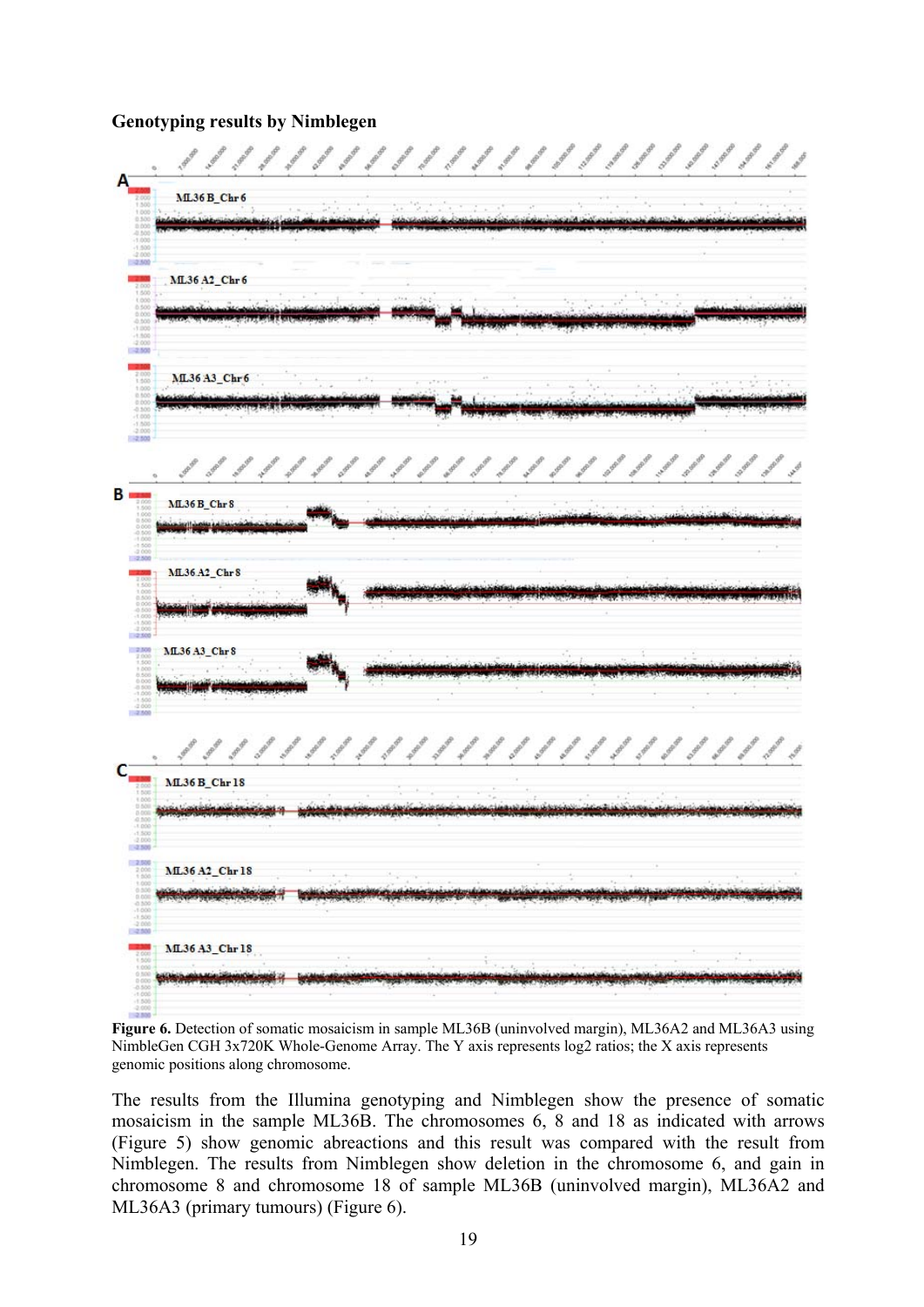## **DISCUSSION**

DNA sequences in every nucleated cell of an organism are identical. An adult human is made up of  $\sim 10^{14}$  cells and it is not surprising that errors can occur during DNA replication and cell division needed to form a complete individual. In this study in a few set of breast cancer samples a remarkable variation was found by using Illumina 1M DNA analysis BeadChip. The genotyping data from Illumina indicates that there are variations in the genomic profiles of breast tissue surrounding the primary tumour that is health uninvolved margin and blood of same patient. The results from NimbleGen 720K microarray also show the presence of genetic variations in primary tumour and healthy uninvolved margin of the breast tissue.

While investigating the whole genome of the breast cancer patients by Illumina genotyping numerous genetic variations were observed in few numbers of samples. Over the past few years there has been a considerable increase in number of reported cases of somatic mosaicism in genetic disease and disorders. In cases where recognition of direct genetic evidence was not possible, indirect evidence for possible somatic mosaicism was found in discordant phenotypes in monozygotic twins (44, 45). A mutation can also have influence on the phenotype of an individual (46). This depends on the particular DNA affected, stage of development and type of cells involved. Most of cancers occur due to somatic mutations, and mutations in many other diseases like Hemophilia A, Tuberous Sclerosis, Rubinstein-Taybi Syndrome and Chronic Granulomatous Disease have shown in some cases to be mosaic either in the patient of one of the parents.

In this study however there is genomic imbalance and presence of somatic variations which seem to be more frequent in numerous cohorts of cancer patients. These mutations occur in many forms; from point mutation to large structural alterations affecting millions of base pairs in the genome. CNVs are subclass of structural variants, commonly defined as region of DNA segment more than 1kb that is present a variable number of times in a genome when compared to reference genome. These CNVs occur in a proportion of cells where its analysis is more demanding. The studies on genetic abnormalities between different populations of somatic cells are challenging because the cells might have variant genotypes, probably causing phenotypes which can be mixed with other types of normal cells in any tissue. Therefore it is necessary to enrich the target cells that have methodological obstacles which requires sorting of cells or micro-dissections.

The application of Illumina beadchips via BAF value as a tool for detection of somatic mosaicism on the genome wide scale, introduced an extensive improvement in the detection of mosaicism in a range of 5% of affected cells [47]. The rate of discovery of somatic mosaicism in the small proportion of studied cells might continue to accelerate the studies on genetic heterogeneity of breast malignancies.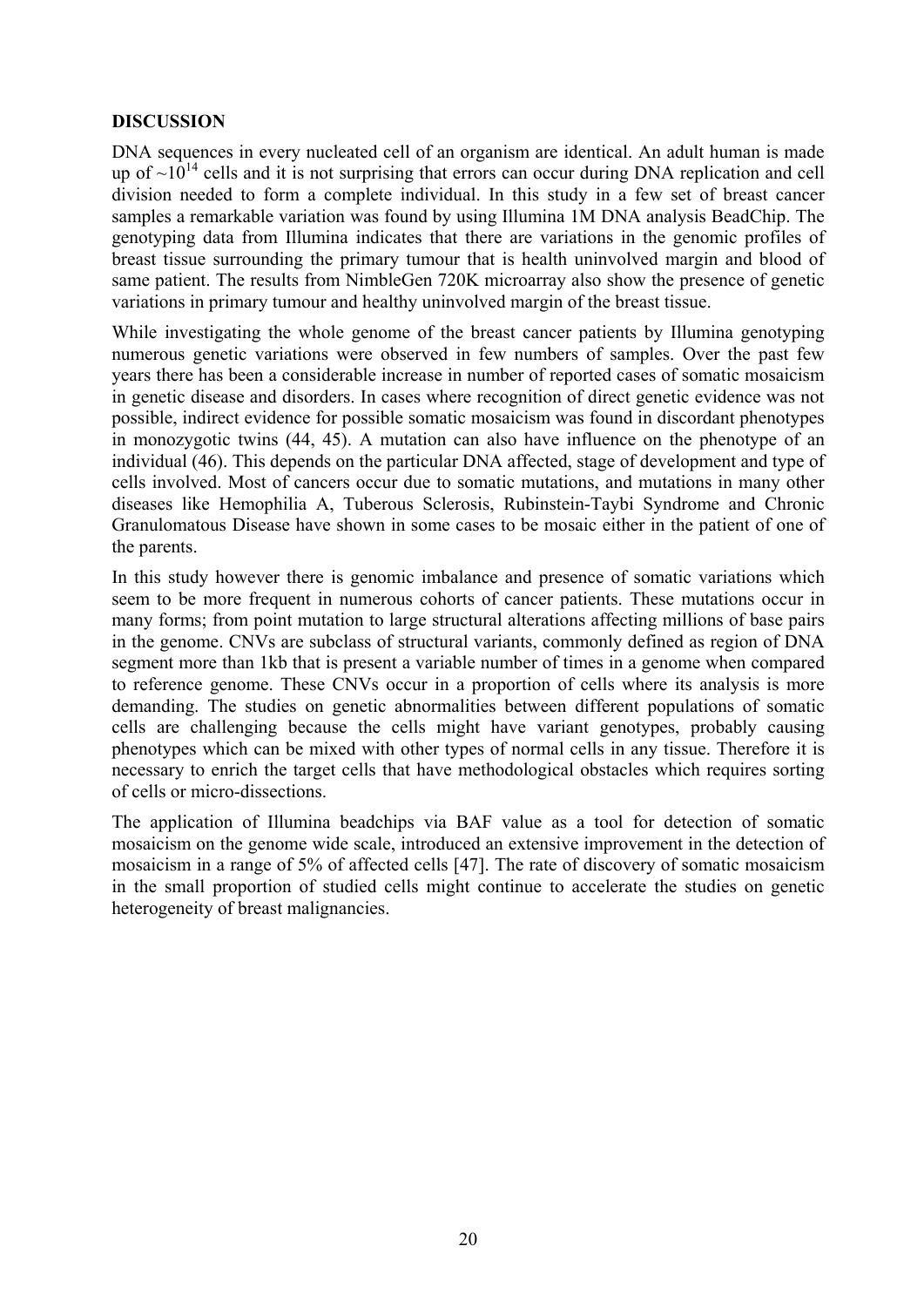## **FUTURE PERSPECTIVES**

The results from this study show the presence of somatic mosaicism. To assess the cause of phenotypic expression, somatic mosaicism must be considered. To measure the influence of specific gene in particular tissue, the genome sequence of different cells types in large number has to be analyzed. Cancer tissues are known to be heterogeneous, it is important to sequence all grades and diverse types of tissue surrounding the primary tumour. In specific, polymorphisms like CNVs and trinucleotide repeats which are associated with number of cancer require a careful genetic analysis of all types of cells that make up tumours.

Even though techniques such as microarray analysis and high-throughput sequencing analysis are readily available, the capability to sequence very specific and possibly a very little number of cells will be needed (isolated by e.g. laser capture microdissection) to analyse the phenotype expression completely. However, the major outcome of the discovery of somatic mosaicism is that we will cease to regard an individual's genome as fundamentally homogeneous and stable throughout individual's life time. We can view it, to a certain extent, as a structure that undergoes considerable changes, such that the genome one is borne with will not remain the same when one dies. Research related to metastasis in breast cancer is not well developed. Studies that might compare genetic profiles of primary tumour and uninvolved margin may lead to identify genomic aberrations in context to cancer development.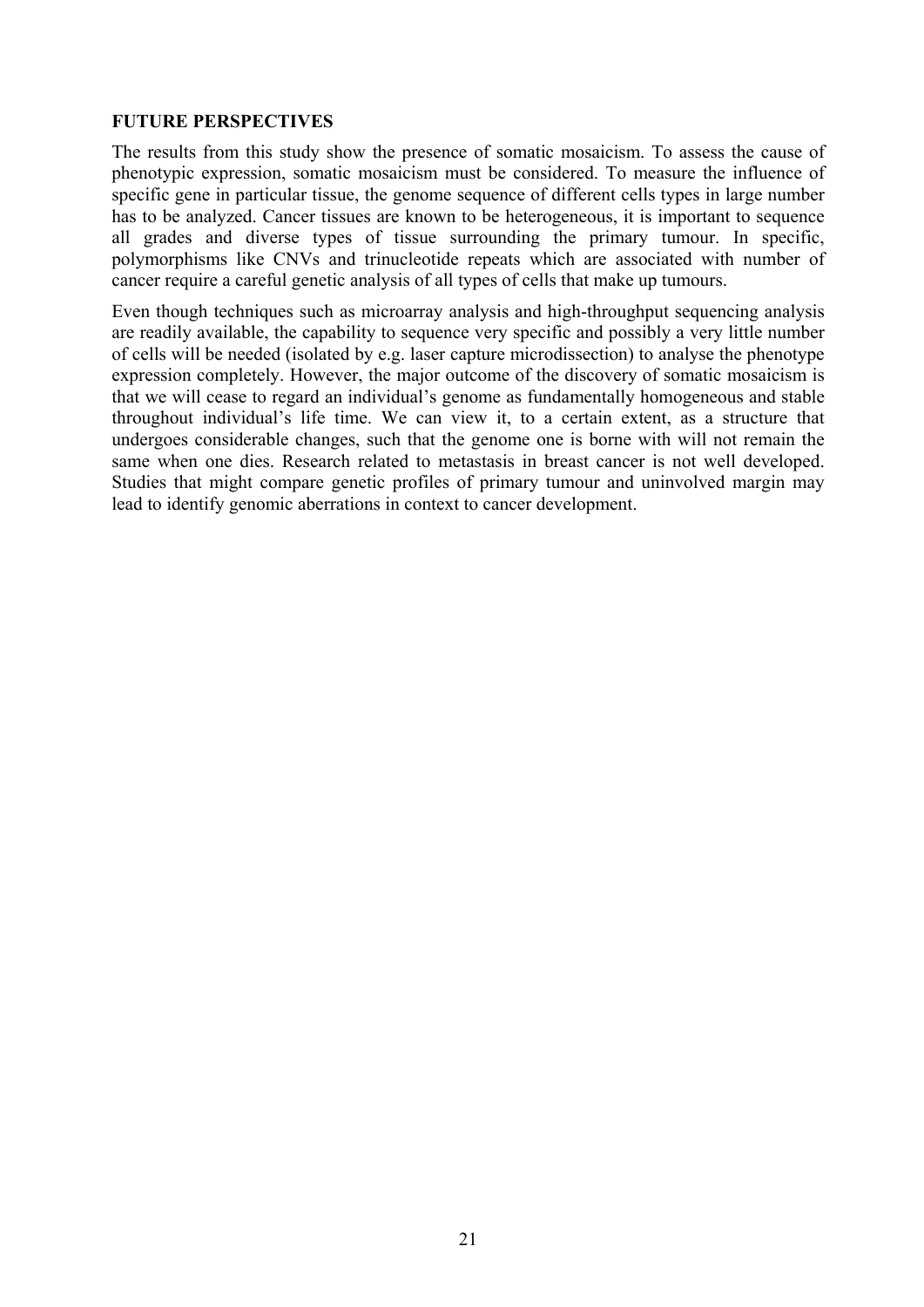## **ACKNOWLEDGEMENTS**

I am heartily thankful to my supervisor, Prof. Jan P. Dumanski, whose encouragement, supervision and support from the preliminary to the concluding level enabled me to develop an understanding of the subject.

Lastly, I offer my regards to Hamid, Lars, Chiara and Geeta who supported me in any respect during the completion of the project.

Last but not the least; I would like to thank my parents, for giving birth to me at the second place and supporting me spiritually throughout my life.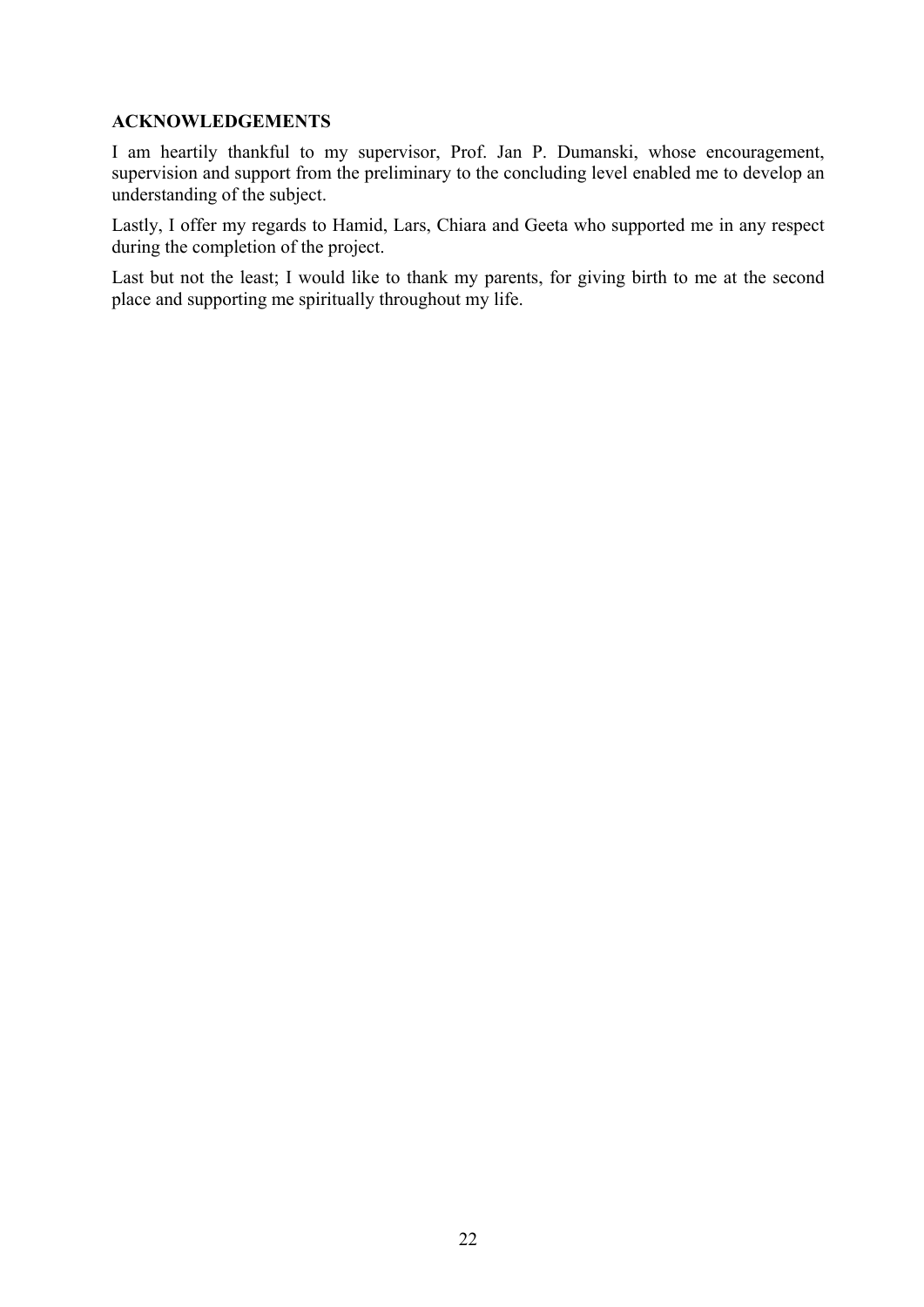#### **REFERENCES**

- 1. Hanahan, D.a.W., R. A, (2000). The hallmarks of cancer Cell, 100, 57- and 70.
- 2. Vogelstein, B. and Kinzler, K. W, (2004). Cancer genes and the pathways they control *Nat Med,*  10, 789-99.
- 3. Hahn, W. C., Counter, C. M., Lundberg, A. S., Beijersbergen, R. L., Brooks, M. W. and Weinberg, R. A, (1999). Creation of human tumour cells with defined genetic elements Nature, 400, 464-8.
- 4.Nagasaki, K. and Y. Miki, (2006). Gene expression profiling of breast cancer. Breast Cancer, 13(1): p. 2-7.
- 5.Stratton, M.R., P.J. Campbell, and P.A. Futreal, (2009). The cancer genome. Nature, 458(7239): p. 719-24.
- 6. Greenman C, Stephens P, Smith R, et al, (2007). Patterns of somatic mutation in human cancer genomes. Nature; 446: 153–8. CrossRefMedline
- 7. Jones S, Zhang Z, Parsons DW, et al, (2008). Core signaling pathways in human pancreatic cancer revealed by tumor genome analysis. Science; 321: 1801–6.
- 8. Kaminker JS, Zhang Y, Waugh A, et al, (2007). Distinguishing cancer-associated missensemutations from common polymorphisms. Cancer Res; 67: 465–73.
- 9. Parsons DW, Jones S, Zhang X, et al, (2008). An integrated genomic analysis of glioblastoma multiforme. Science; 321: 1807–12.
- 10. Sjoblom T, Jones S, Wood LD, et al, (2006). The consensus coding sequences of human breast and colorectal cancers. Science; 314: 268–74.
- 11. Wood LD, Parsons DW, Jones S, et al, (2007). The genomic landscapes of human breast and colorectal cancers. Science; 318: 1108–13.
- 12."World Cancer Report", (June 2003). International Agency for Research on Cancer.
- 13.Benetkiewicz, M., et al, (2006). Chromosome 22 array-CGH profiling of breast cancer delimited minimal common regions of genomic imbalances and revealed frequent intra-tumoral genetic heterogeneity. Int J Oncol, 29(4): p. 935-45.
- 14.Kenemans, P., R.A. Verstraeten, and R.H. Verheijen, (2004). Oncogenic pathways in hereditary and sporadic breast cancer. Maturitas, 49(1): p. 34-43.
- 15. Balmain A, Gray J, Ponder B., (2003). The genetics and genomics of cancer. Nat Genet;33(suppl):238
- 16.Baynes, J.W. and M.H. Dominiczak, 2(005). Medical Biochemistry. Second Edition ed. Elsevier Mosby.
- 17.Benetkiewicz, M., et al., (2006). Chromosome 22 array-CGH profiling of breast cancer delimited minimal common regions of genomic imbalances and revealed frequent intra-tumoral genetic heterogeneity. Int J Oncol, 29(4): p. 935-45.
- 18. Plo, I., et al., (2008). AKT1 inhibits homologous recombination by inducing cytoplasmic retention of BRCA1 and RAD51. Cancer Res, 68(22): p. 9404-12.
- 19. Stern, D.F., (2000). Tyrosine kinase signalling in breast cancer: ErbB family receptor tyrosine kinases. Breast Cancer Res, 2(3): p. 176-83.
- 20. Frank SA, Nowak MA, (2003). Developmental predisposition to cancer. Nature 422:494.
- 21. Frank SA, (2007). Dynamics of Cancer: Incidence, Inheritance, and Evolution (Princeton Univ Press, Princeton).
- 22.Stratton MR, Campbell PJ, Futreal PA, (2009). The cancer genome. Nature 458:719–724.
- 23.Gottlieb B, Beitel LK, Trifiro MA, (2001). Somatic mosaicism and variable expressivity. Trends genet. 17. 79-82.
- 24. Wallace, D. C. & Lott, M, (2002). in Principles and Practice of Medical Genetics 4th Edn (eds Rimoin, D. L., Connor, J. M., Pyeritz, R. E. & Korf, B. R.) 299–409 (Churchill Livingstone, Edinburgh,).